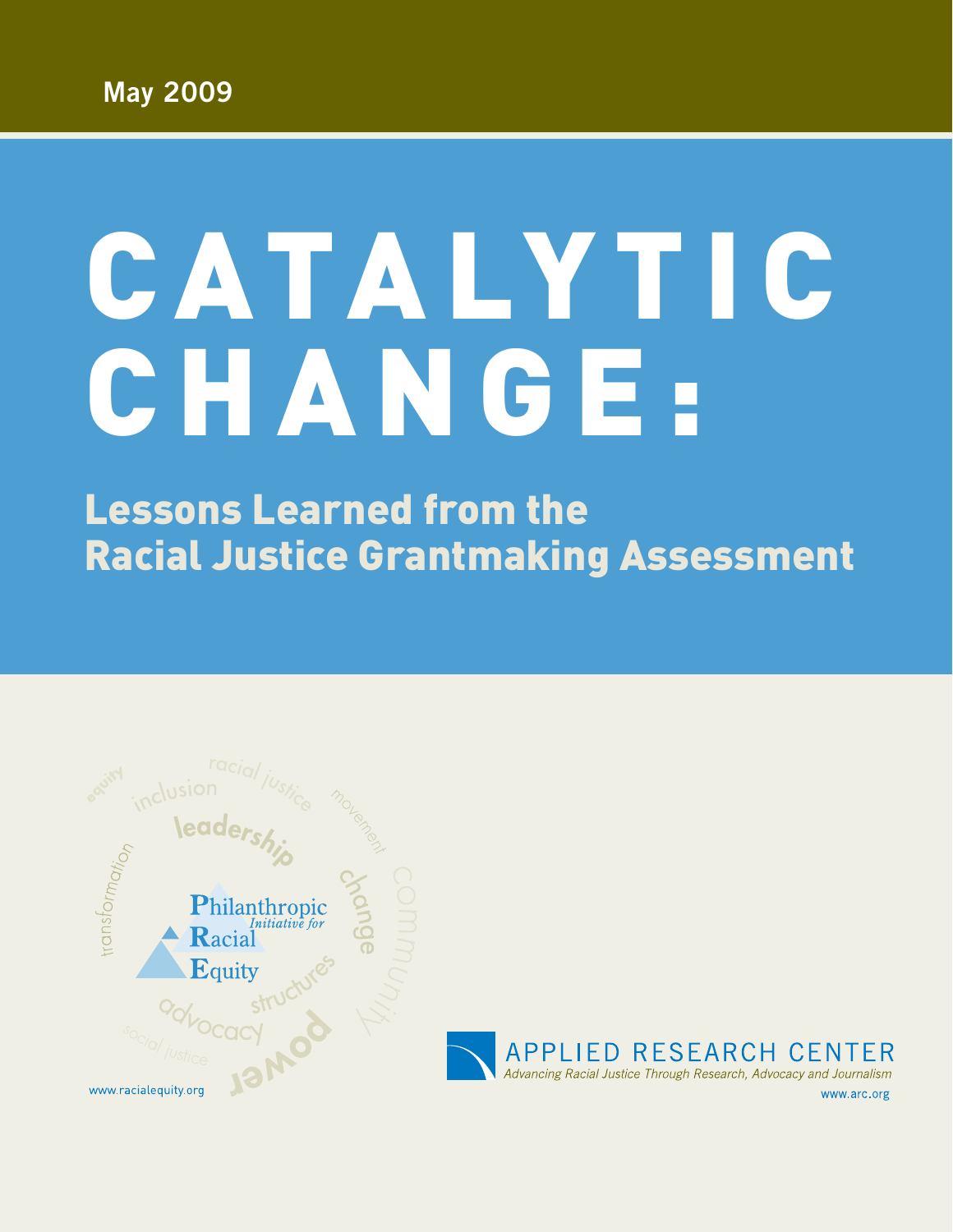# **TABLE OF CONTENTS**

- FOREWORD 2
- INTRODUCTION 4
- HOW THE ASSESSMENT WORKS 6
- THE PILOT PROCESS: AN OVERVIEW 9
- Lessons Learned & Implications for the Field 13
- CONCLUSION 17
- APPENDIX 1 18
- APPENDIX 2 23
- APPENDIX 3 27
- acknowledgments 30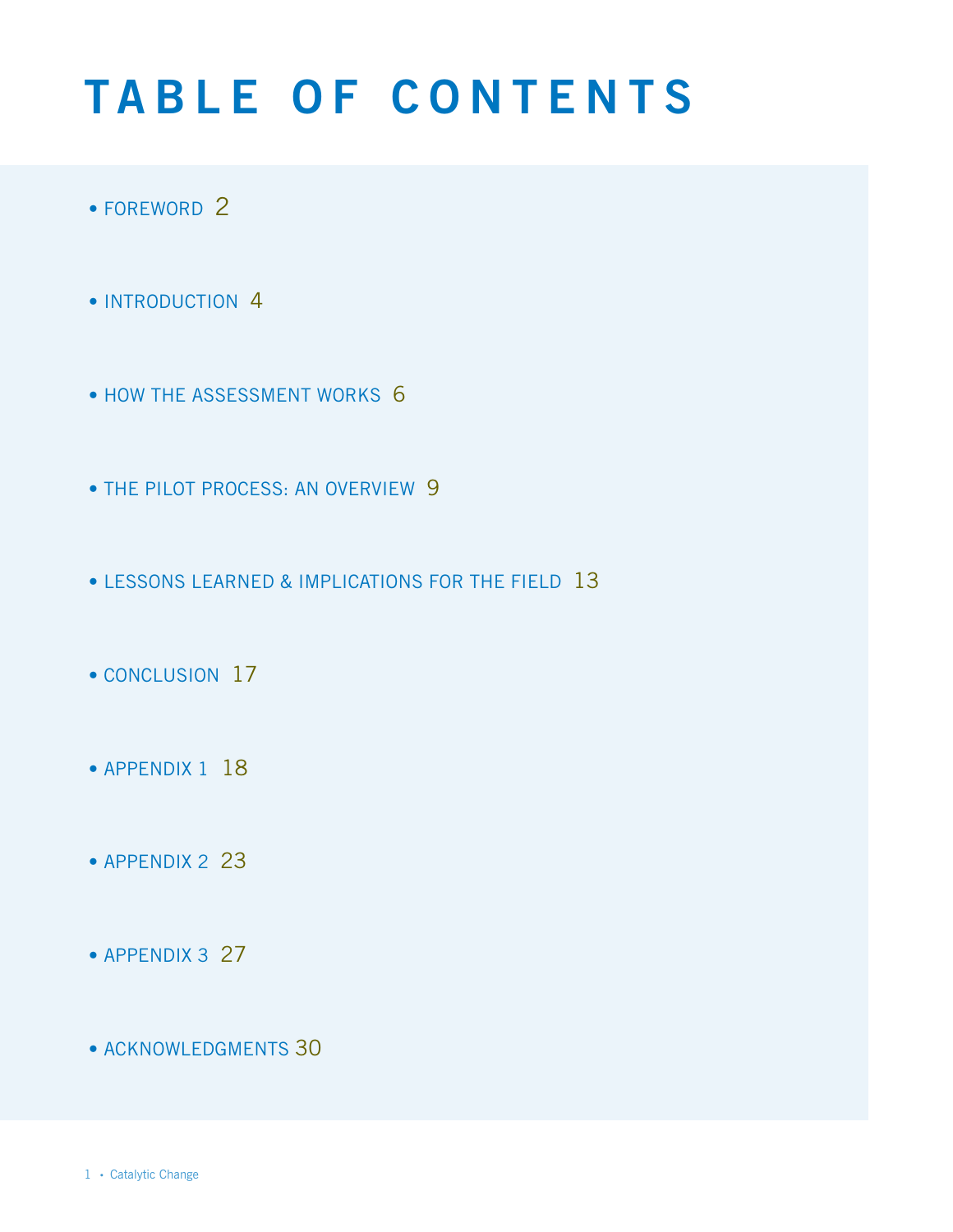# **FOREWORD**

The Applied Research Center (ARC) and the Philanthropic Initiative for Racial Equity (PRE) developed the Racial Justice Grantmaking Assessment following ARC's 2004 publication of *Short Changed: Foundation Giving in Communities of Color*. That report documented, as recent reports have confirmed, decreasing grantmaking with clear racial justice impacts, as well as decreasing support for organizations led by people of color. As foundation executives grapple with the meaning of racial disparities in philanthropy and how to remedy them, we hope that the ARC-PRE assessment will help all of us understand how foundations can advance racial equity more effectively.

The two organizations have focused consistently on establishing a racial justice lens in grantmaking, a task for which the foundation world has had too few guideposts and resources. The need for such benchmarks motivated us to create a clear set of definitions, questions and processes to help foundations assess their internal and external systems not only to support organizations led by people of color, but also to drive resources toward those groups that operate with an analysis likely to generate more systemic and racially just solutions.

ARC and PRE initially designed a survey/questionnaire to help foundations examine their inner workings as well as the public expressions of their commitments to racial equity. We received feedback on that tool from more than 50 funders and activists, including participants at the National Network of Grantmakers' People of Color Caucus meeting in Bellingham, Washington in 2006. We knew that the tool itself was unfinished, and began looking for foundations that might be interested in helping us test and refine it. Our initial audience was not foundations that needed to be persuaded that race mattered. Rather, we focused on foundations that were committed to addressing racial inequities, and that wanted to understand more deeply how their institutions were faring, and how they could improve.

We sincerely commend the courage and trust that the Consumer Health Foundation in Washington, DC and the Barr Foundation in Boston displayed by agreeing to pilot the assessment process with their boards, staff and grantees. They were particularly bold to take up the opportunity for deeper reflection using an untested process, and in the context of a heated national debate about race, diversity and philanthropy. We especially recognize the leadership of Margaret O'Bryon (President and CEO of the Consumer Health Foundation), Marion Kane (Executive Director of the Barr Foundation at the start of the process), and Patricia Brandes (Barr's current Executive Director, who finalized the process amidst the organization's leadership transition). We recognize the strong commitments of each of their boards for approving and contributing to the process, both as a whole and individually through interviews. The program staff at each foundation were incredibly generous with their time and input, thoughtfully reflecting on many established processes, and sharing so much about their personal roles in the grantmaking.

The unsung heroes of the assessment, as is so often true in much of the work of foundations, were the grants administrators and other administrative staff who assisted us with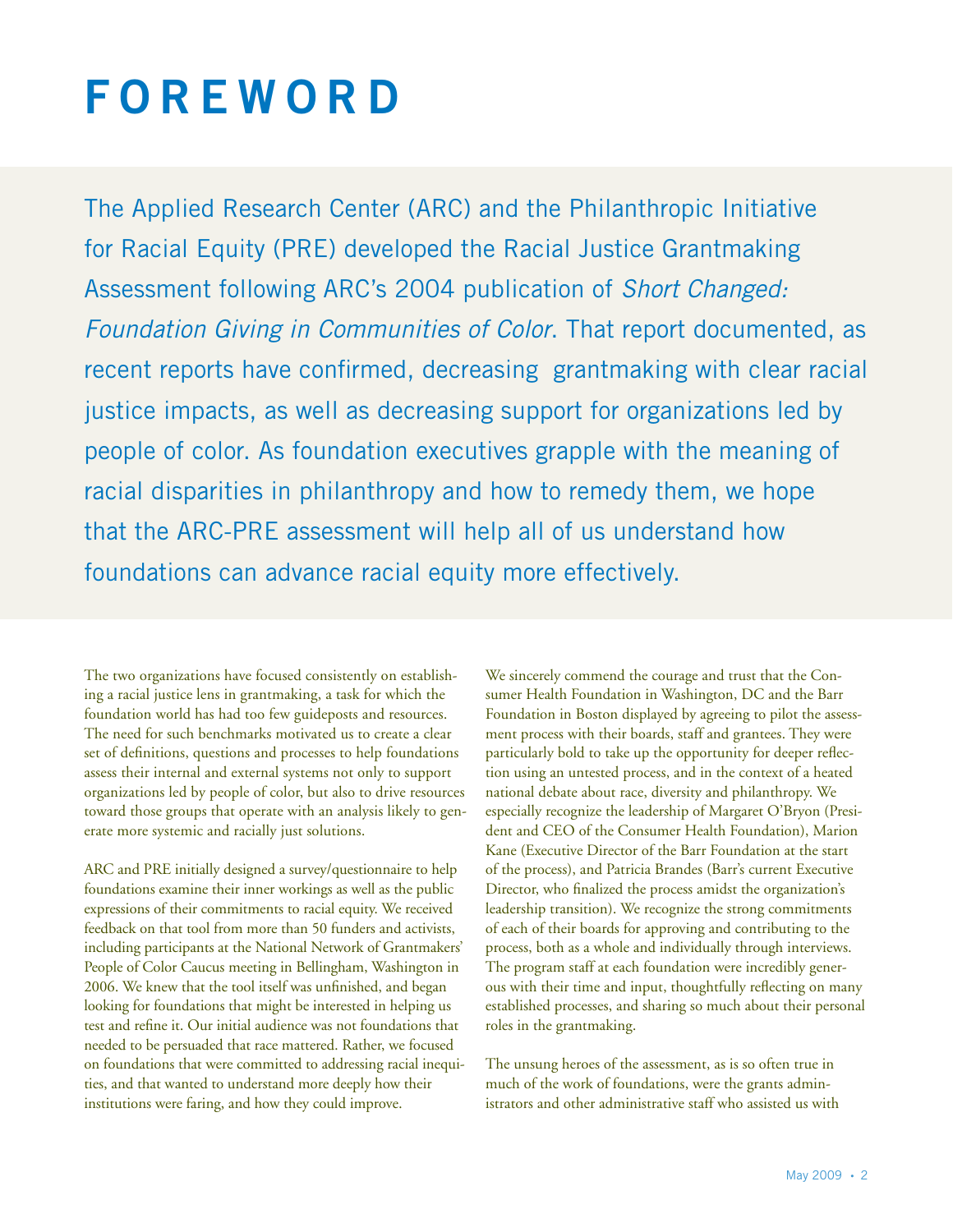The ARC-PRE assessment has resulted in the foundation using a racial justice lens on our strategy development for issues from the environment to education. This has sharpened our focus. It's aligned us in the importance of being explicit in our communications. We are significantly bolder in both policies and practices. And it has given us a learning agenda to pursue. " "

—*Patricia Brandes, Executive Director, Barr Foundation* 

hundreds of folders, related paperwork and appointments. While there were so many who put in time, Nivosoa Razafindratsitohaina, Grants Administrator at the Consumer Health Foundation, as well as Jane Joyce, Executive Assistant, and Kerri Hurley, Grants Manager, both of the Barr Foundation, were unfailingly gracious shepherds of this time-intensive process, amidst already hectic foundation schedules. Jacquelyn A. Brown, Program Officer for Communications and Outreach at CHF, and Stefan Lanfer, Associate for Strategy & Knowledge at Barr, also took extensive roles in coordinating and strengthening communication. With their participation, we were indeed able to test and refine the assessment to make it most useful.

We also thank the grantees of both foundations who took time from their critical work to respond to surveys or to participate in phone interviews or focus groups. We and the foundations were extremely mindful of the power dynamic implicated in saying no to such requests from funders (in spite of all the assurances of anonymity), and of the added stress of implied evaluation. We appreciated hearing grantees' concerns or challenges to the inquiry's premise, and we also took note when they acknowledged the foundations' leadership in raising questions of racial equity. A few grantees let us know that the process had sparked important discussion internally and had helped them to focus on topics that were too often left unaddressed. Each of the foundations has a track record of supporting good work; nothing in this report is intended to dismiss their existing approaches or the contributions they have made.

At a time when foundations and nonprofits are increasingly engaging in discussions of legislatively mandated data gathering, criteria about percentages of grants to people of color-led organizations or to those that serve communities of color, calls for greater diversity among staff and board, and greater efficacy throughout, we would like to distinguish the ARC-PRE process from other kinds of assessments:

• It is not a diversity audit of either foundation's staff, board,

or vendors, although we addressed aspects of the racial composition and operations of each.

- It is not an evaluation of any given portfolio nor of grantee impact.
- It is not an audit nor an exact count of either foundation's racial justice grantmaking, although it recognizes subsets and patterns.
- It is not a longitudinal study of what has taken place historically at each foundation, nor a projection into the future. It is a snapshot of a particular moment in time and a baseline assessment connected to each foundation's own goals.
- It does not set forth bottom line criteria that we expect all funders to consider or meet.

Even with these boundaries, we were able to understand and reflect back to the foundations the degree to which their grantmaking and other processes created racial equity outcomes, and to identify opportunities to strengthen that impact. We welcome the field's feedback on this report, and are happy to engage with other foundations that might be interested in undertaking such an assessment themselves. While this is the story of only two foundations, we believe that others concerned with racial issues will find resonance in their lessons.  $\blacksquare$ 

Kinken Sen

Rinku Sen President and CEO, Applied Research Center & Publisher, *ColorLines* Magazine

Tri Willard

Lori Villarosa Executive Director, Philanthropic Initiative for Racial Equity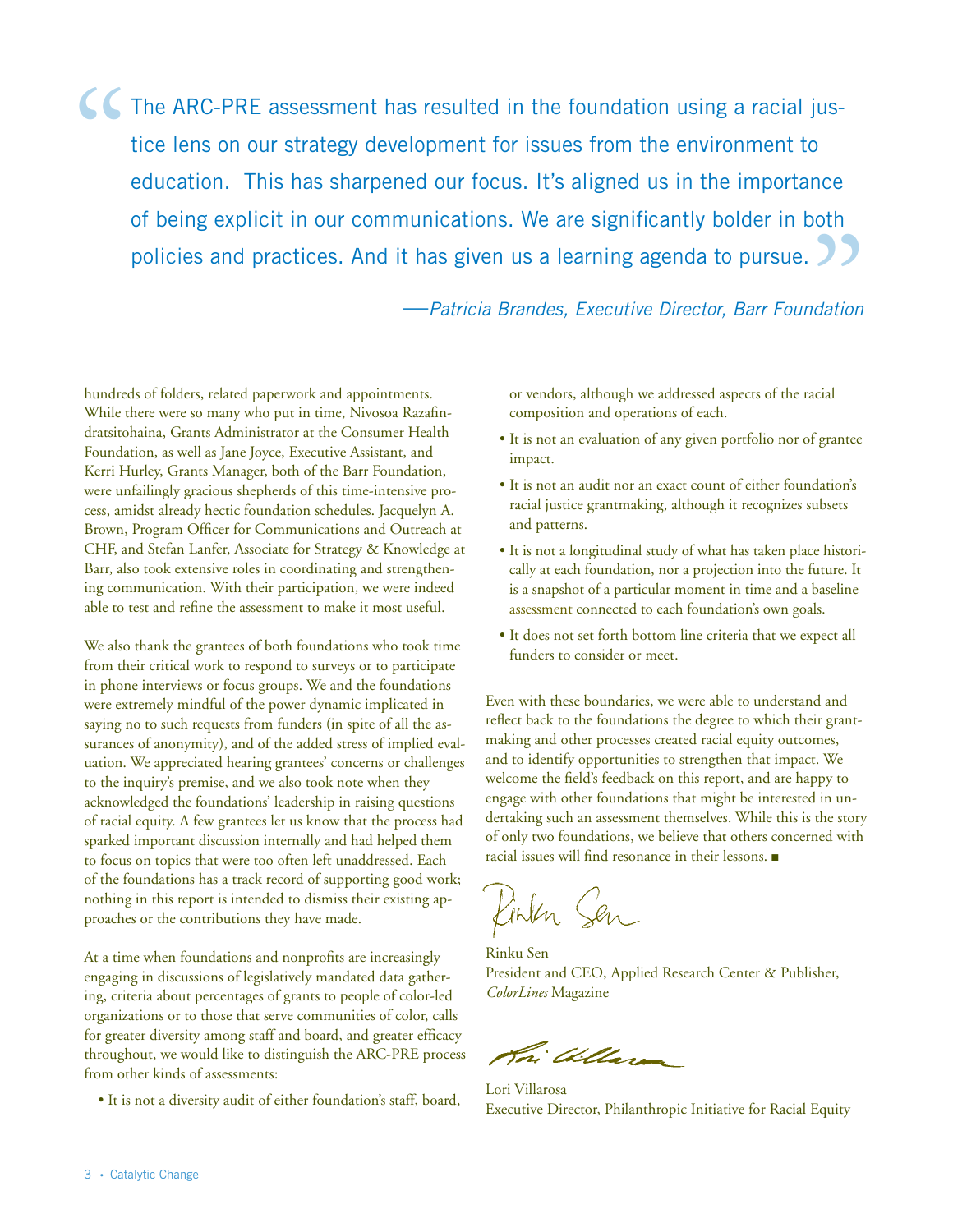# **i ntrod u ct i on**

The purpose of this report is to share lessons learned from piloting a Racial Justice Grantmaking Assessment developed by the Applied Research Center (ARC) and the Philanthropic Initiative for Racial Equity (PRE) with two different foundations — the Consumer Health Foundation, a private foundation in Washington, DC; and the Barr Foundation, a family foundation in Boston, Massachusetts.

ARC and PRE designed the Racial Justice Grantmaking Assessment to help foundation staff and leaders understand the benefits of being explicit about racial equity, and to determine the degree to which their work is advancing racial justice. This report is based on the pilot process, and is intended to share insights into some of the barriers within the philanthropic sector that stand in the way of achieving racial justice outcomes. It is organized into five segments:

- 1. This introduction, which provides brief profiles of ARC and PRE, and of the assessment team;
- 2. A description of the assessment process, including definitions, assumptions, and methodology;
- 3. An overview of the assessments of the Consumer Health Foundation and the Barr Foundation, including brief profiles of each, summary findings, recommendations, and impacts to date;
- 4. Lessons learned from the pilot process by the ARC-PRE assessment team; and
- 5. Appendices with more detailed findings, recommendations, and initial impacts for each foundation.

# **The ARC-PRE Assessment Team**

ARC and PRE collaborated closely to develop and pilot the Racial Justice Grantmaking Assessment. ARC is a racial justice think tank and home for media and activism. Founded in 1981, ARC uses rigorous research and new technology to popularize the need for racial justice, and to prepare people to fight for it. It investigates the hidden racial consequences

of public policy initiatives and develops new frameworks to resolve racially charged debates. ARC achieves this through the following programs:

- *The Media and Journalism Program* delivers stories that are not reported elsewhere, and moves people to action in support of racial equity.
- *The Strategic Research and Policy Analysis Program* exposes structural inequities through quantitative and qualitative research; produces reports and interactive tools for researchers, activists and policymakers; and builds the analytical foundation for racial justice campaigns across the nation.
- *The Racial Justice Leadership Action Network* trains journalists, community organizers and elected officials through popular education, convening, and mobilized action.
- *The Facing Race Conference* has become the national annual convening of organizers, activists, and intellectuals on race and politics.

PRE is a national multiyear project aimed at increasing both the amount and the effectiveness of resources to combat institutional and structural racism by convening, educating, and building the capacity of grantmakers and grantseekers. PRE carries this work out through the following strategies:

- Providing opportunities for grantmakers to learn and strategize about cutting-edge racial equity issues and how they apply to their work within various fields;
- Increasing grantmakers' understanding of the strengths and weaknesses of different racial equity efforts, and helping them to assess their own grantmaking;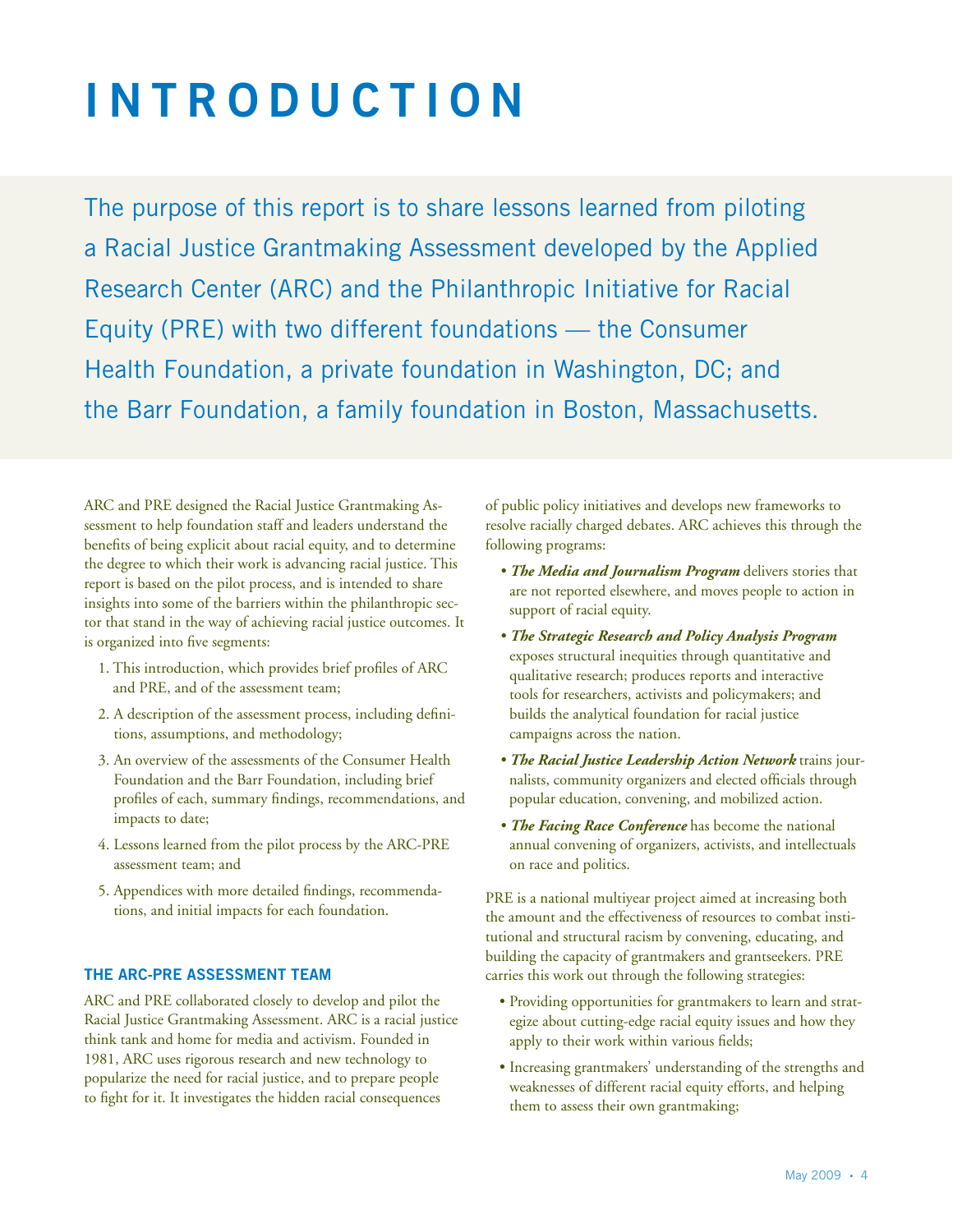- Engaging in internal assessments of foundations' institutional needs around racial equity and diversity, and coordinating or adapting tools to most effectively meet them;
- Consulting with cornerstone nonprofits that explicitly address issues of racism to strengthen their capacity, and to increase coordination and impact; and
- Assisting local community leaders and funders to identify and sustain effective approaches to achieve racial equity.

The ARC-PRE team consisted of the following staff and consultants, who collaborated on the design, research, and writing involved in piloting the ARC-PRE assessment:

**Co-Principal: Rinku Sen** is the President and Executive Director of ARC and Publisher of *ColorLines* magazine. A leading figure in the racial justice movement, Rinku has extensive practical experience on the ground, with expertise in race, feminism, immigration, and economic justice. Over the course of her career, she has weaved together journalism and organizing to further social change. She also has significant experience in philanthropy. Rinku is Vice Chair of the Schott Foundation for Public Education, and an Advisory Board member of PRE.

**Co-Principal: Lori Villarosa** is the Executive Director of PRE. She has worked in the field of philanthropy for more than 17 years. Prior to launching PRE, Lori was a program officer with

the C. S. Mott Foundation, where she was instrumental in developing the Foundation's U.S. Race Relations grantmaking portfolio, focusing on addressing institutional racism and on building appreciation of racial and ethnic diversity. She has worked closely with a broad range of grantmaking institutions including national, international, community, corporate, family, and progressive membership foundations.

**Project Manager: Maggie Potapchuk** is the founder of MP Associates, a consulting firm that works with individuals, organizations, and communities to build their capacities to address racism and to better understand privilege issues for building a just and inclusive society. Her work on racial equity includes the areas of program development, capacity building and organizational development, facilitation and training, evaluation and assessment, and research.

**Research Associate: Emma Taati** is a research funding consultant specializing in African Diaspora Studies, Cultural Studies, and Gender & Sexuality Studies. Her professional background is in foundation relations and strategic communications.

**Research Associate: Megan Izen** is the Executive Assistant to the President and Executive Director of the Applied Research Center. Her writing has been published by *ColorLines*, Race-Wire, alternet.org, and New America Media.

ARC and PRE define *racial justice* as the proactive reinforcement of policies, practices, attitudes and actions that produce equitable power, access, opportunities, treatment, impacts and outcomes for all.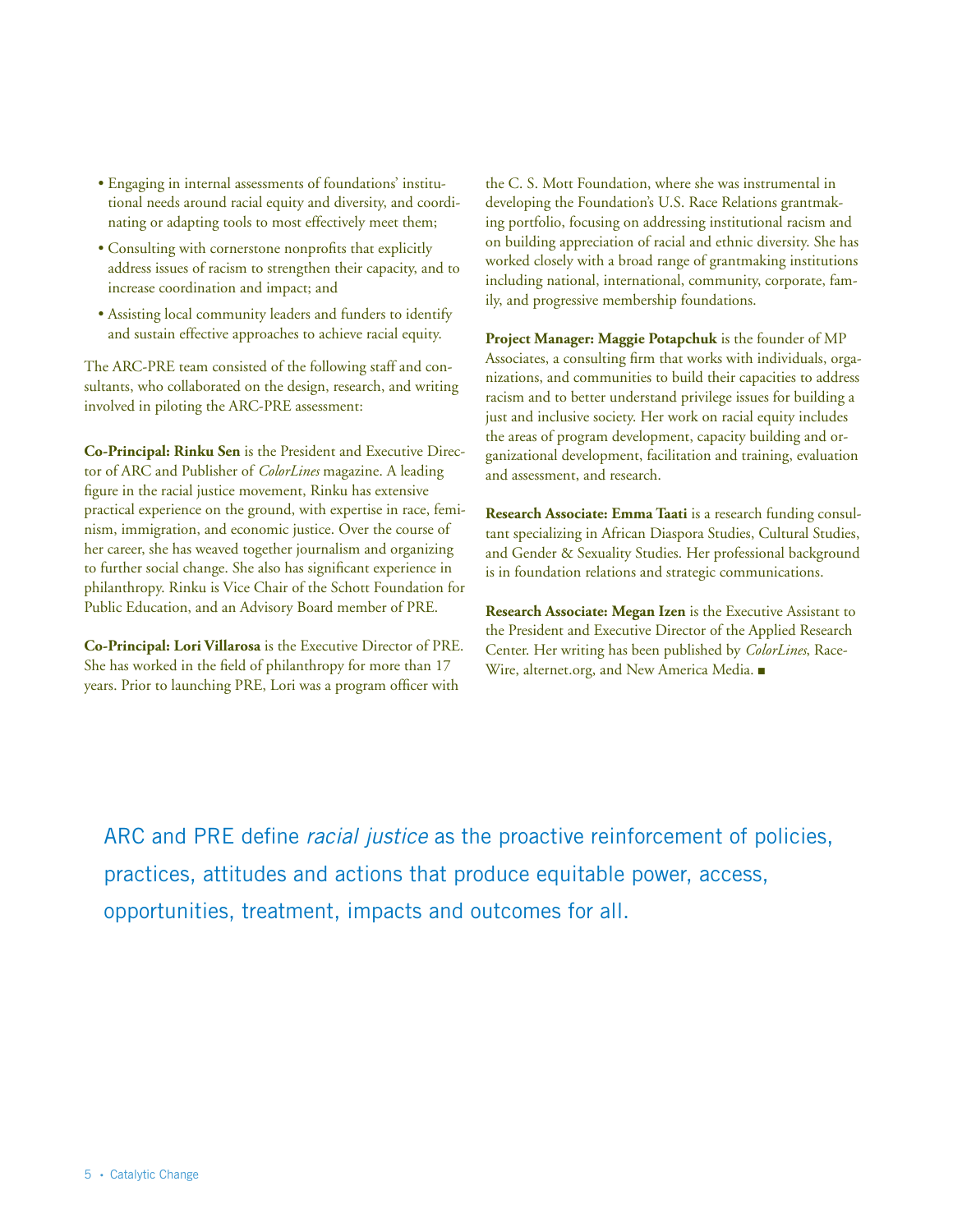# **how the assessment works**

ARC and PRE developed the assessment to help foundations evaluate how well they are achieving racial justice outcomes.

It is important to note that the assessment is based on admittedly high standards for doing racial justice work, and is intended to help those funders that have already made some commitment to reducing racial disparities and to advancing the well-being of their full communities. While the criteria are admittedly aspirational and challenging, all foundations can use the assessment to make incremental progress toward advancing racial justice more effectively.

In piloting the assessment with two different foundations, ARC and PRE pursued the following goals:

- To strengthen each foundation's understanding of racial justice work;
- To assess each foundation's overall grantmaking using a racial justice lens;
- To analyze how well the various mechanisms for community change at each foundation—like grantmaking, capacity building, organizational partnerships, and communications —were achieving racial justice outcomes;
- To provide resources, tools, and training to enhance each foundation's capacity to apply racial justice values and principles to all of its work; and
- To capture lessons learned from using the assessment, and to share them with the broader philanthropic sector.

# **Working Definitions and Assumptions**

Without a clear definition of racism, its historic functions and contemporary manifestations, we cannot address the root causes underlying persistent racial disparities in education, health, housing, and other arenas. Establishing a common definition is especially important because explicit public discourse on matters of race rarely takes place in the United States. While race is always present and often central to public policy debates, it tends to lie hidden under the surface, cloaked beneath coded language or universal frames that can conceal the existence of racial inequities. When race *is* explicitly discussed, it is usually confined to a single issue, community, or moment in time, masking the real-life, cumulative effects of past and present policies in communities of color.

Most efforts to address racism are limited to individual and interpersonal racial prejudice. While these efforts take an important step toward addressing racial disparities, they too often fail to tackle the larger and more complex institutional and structural forces that keep racism in place. The ARC-PRE assessment focuses on institutional and structural racism, because addressing racism at this level holds the greatest potential for leveraging meaningful and lasting change, and because it is a neglected strategy.

**Institutional racism** refers to the discriminatory treatment; unfair policies, practices and patterns; and inequitable opportunities and impacts in single public- and private-sector entities.

**Structural racism** refers to the cumulative impact of the racism of multiple societal institutions over time. It encompasses: (1) history, which lies beneath the surface providing the foundation for white racial advantage in this country; (2) culture, which serves to normalize and replicate racist images and ideas; and (3) interconnected institutions and policies that perpetuate and reinforce racial power disparities.

**ARC and PRE define** *racial justice* **as the proactive reinforcement of policies, practices, attitudes and actions that produce equitable power, access, opportunities, treatment, impacts and outcomes for all.** This definition includes the following assumptions:

- Racial justice is not the same as racial diversity, which only requires the presence of people of color in an organization. However, racial diversity is a component of racial justice.
- Racial justice requires an *analysis* and a *strategy* for addressing racism in institutions.
- The presence of people of color does not necessarily lead to a racial justice organization or program, even though these individuals may be providing needed services to a community of color.
- Racial justice work specifically targets institutional and structural racism through a continuum of activities that can include research, education, organizing, advocacy, and movement building.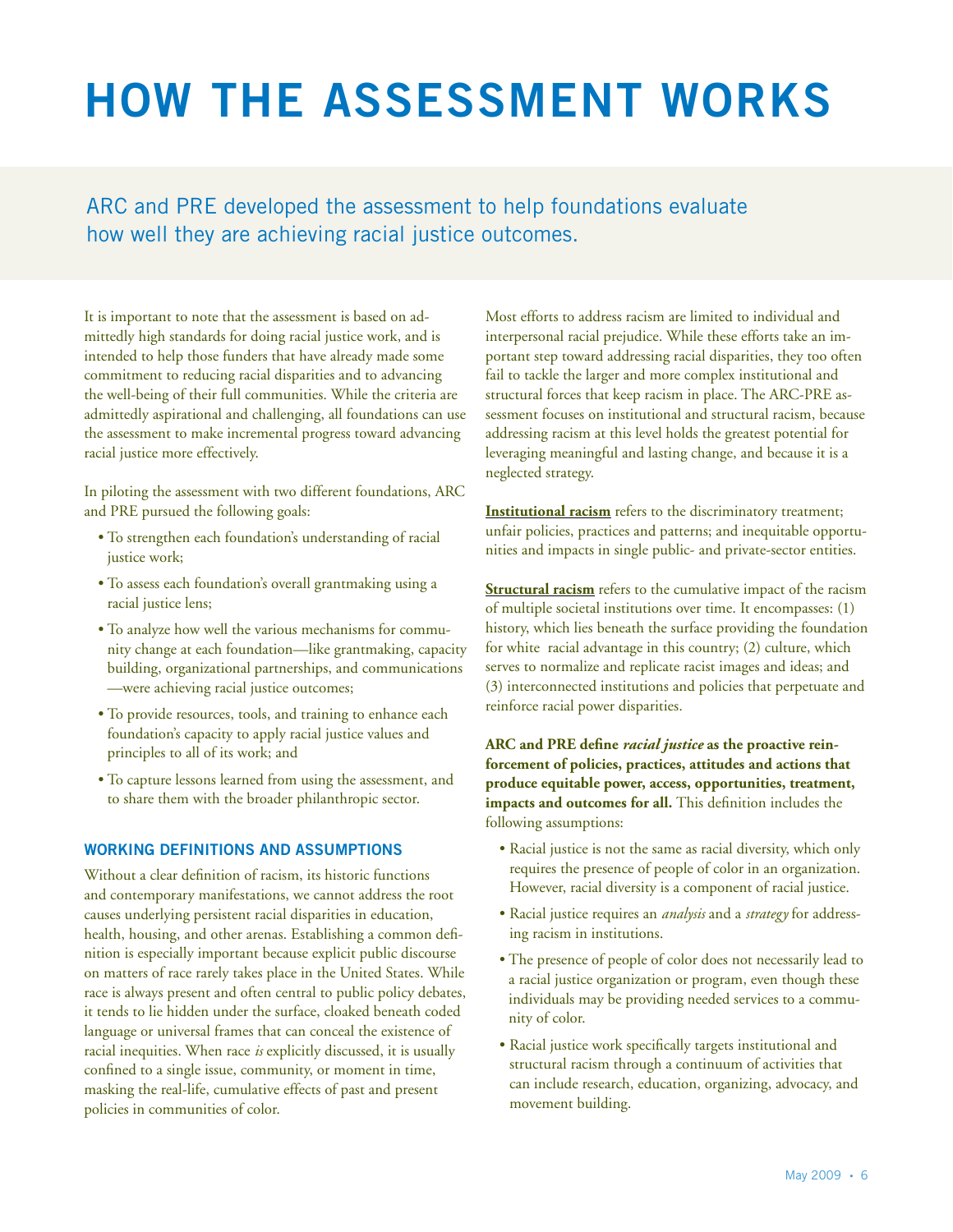A structural analysis implies that change agents must build cross-issue alliances, advocating for new policies and practices in multiple institutions simultaneously. For example, advocates for education must recognize how their interests intersect with the concerns of those working on housing segregation, which affects the tax base for schools; and with the issues of others focused on immigration policy, which threatens to deport undocumented families and incites fear among immigrant students. A structural racism approach would build effective alliances to target not only school boards, but also neighborhood planning councils, zoning and development agencies, the Immigration and Customs Enforcement agency, and other institutions, to ensure educational equity.

Addressing structural racism also demands being *explicit* rather than *implicit* about race. Public discourse touting universal policy solutions can do harm in communities of color if it

fails to acknowledge both the existence and the root causes of racial disparities. Put simply, the argument for universal solutions, that a rising tide lifts all boats, might falsely assume that everyone has a boat. If the assumption is incorrect, then the solutions applied based upon this analysis threaten to leave the most vulnerable people under water. Being explicit helps to unveil false assumptions, by shifting the conversation away from such frames as economics, opportunity, or universalism that hide the particular impacts of public policies and practices in communities of color, and that often obscure the most effective solutions.

Taking the issue of education as an example, the following grid illustrates the differences between efforts to address racism at the individual, institutional, and structural levels. It also shows the implications of addressing racial equity implicitly versus explicitly.

|                                                               | <b>IMPLICIT FOCUS ON RACIAL EQUITY</b>                                                                                                                                                                                                                                                                                                 | <b>EXPLICIT FOCUS ON RACIAL EQUITY</b>                                                                                                                                                                                                                                                        |
|---------------------------------------------------------------|----------------------------------------------------------------------------------------------------------------------------------------------------------------------------------------------------------------------------------------------------------------------------------------------------------------------------------------|-----------------------------------------------------------------------------------------------------------------------------------------------------------------------------------------------------------------------------------------------------------------------------------------------|
| <b>Strategies that address</b><br><b>Individual Racism</b>    | Training new teachers' aides<br>Pro: kids get immediate help, includ-<br>ing some in communities of color<br><b>Con:</b> communities of color might get<br>left out                                                                                                                                                                    | A program that selects 10 students of<br>color at each school to receive intensive<br>assistance to improve their performance<br>in standardized testing<br><b>Pro:</b> engages students of color; proactive<br>intervention in potential racial dynamics<br>Con: might not achieve scale     |
| <b>Strategies that address</b><br><b>Institutional Racism</b> | Advocate for legislation to create in-<br>centives for smaller class sizes<br><b>Pro:</b> movement in one local institution<br><b>Con:</b> could create unintended con-<br>sequences of attracting qualified<br>teachers in urban districts to move to<br>better-off suburban schools, decreas-<br>ing teacher supply in poorer areas. | Support a lawsuit naming racial dispari-<br>ties in education funding as a violation<br>of equal protection clause<br><b>Pro:</b> clear racial imperative<br>Con: law requires proof of intent to dis-<br>criminate vs. evidence that the outcome<br>disproportionately harms people of color |
| <b>Strategies that address</b><br><b>Structural Racism</b>    | Coalition fights to end real estate tax<br>structure<br>Pro: addresses root cause of poor<br>education; possibly maintains white<br>support<br>Con: does not disrupt the coded rac-<br>ism that feeds anti-tax sentiments                                                                                                              | Coalition demands school funding for-<br>mula based on racial impact; also works<br>to expand Children's Health Insurance<br>to immigrant kids.<br>Pro: addresses racial conflict at start;<br>attracts communities of color<br><b>Con:</b> may alienate whites                               |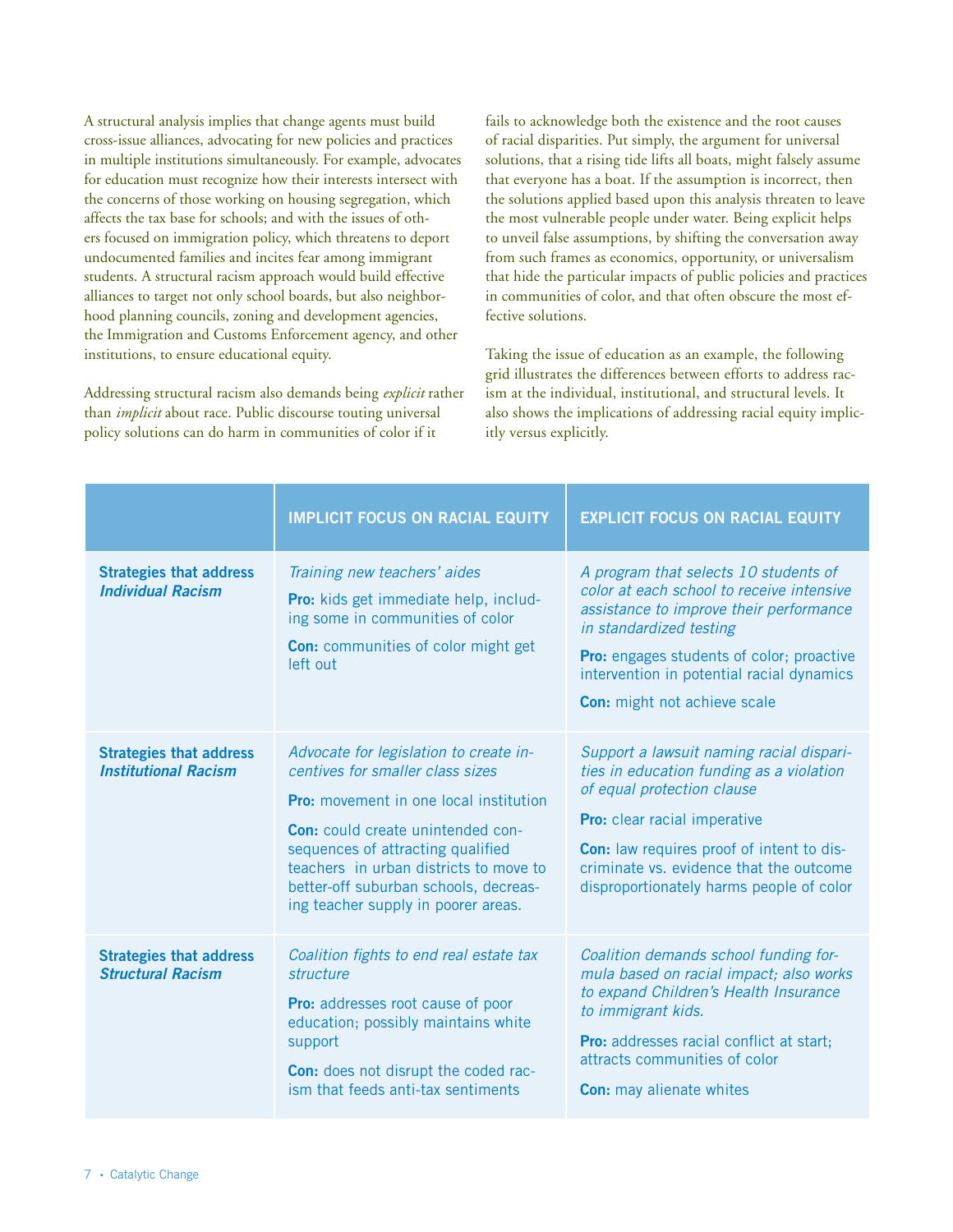"

When tackling health inequities in communities of color, it is important to look at the root issues of those inequities, and structural racism is one of them. To look those issues in the eye, understand how they affect what we're after in terms of improving life and health outcomes, and to do so in a way that fully engages our board is exciting. And because it's new and cutting-edge work for us, we've learned a lot and we continue to learn even more. It's not easy. But if you want to lead, this is a great issue to lead on, because it crosses so many boundaries.  $"$ 

*—Margaret O'Bryon, President and CEO, Consumer Health Foundation*

Using these definitions and assumptions, the ARC-PRE Racial Justice Assessment offers foundation program officers and executives a way to evaluate and strengthen their current programs and portfolios, and to integrate racial justice into all aspects of a foundation's work.

# **Methodology**

The ARC-PRE assessment is a six- to nine-month process that analyzes a foundation's grantees, its internal and external communications, and its overall operations to gauge the explicitness of racial justice language and actions, and the degree to which the foundation addresses structural racism. The methodology includes:

- A review of internal and external foundation documents including strategic plans, theories of change, websites, grant application materials, and reports.
- Interviews with staff and board members<sup>1</sup> to determine whether the foundation uses explicit and consistent language to talk about racial justice, and how well it integrates racial justice into its overall work.
- A review of recent grant proposals, grantee websites and other available public communications, staff grant recommendation write-ups, and grantee interim and final reports;
- Input from a representational subset of grantees (based on different organizational sizes, geographic areas, and grant portfolios) using surveys, focus groups<sup>2</sup> and phone interviews;
- Categorization of grantees into three levels—low, medium, or high—reflecting the degree to which they were explicit about racial justice in their descriptions of their organization, programs and strategies; and
- Interviews with technical assistance providers and capacitybuilding intermediaries to determine the extent to which they were explicit about racial justice.  $\blacksquare$

1 Interviewed subset of past and current board members for CHF, did not interview Barr Foundation board members.

2 Conducted set of focus groups with Barr grantees only.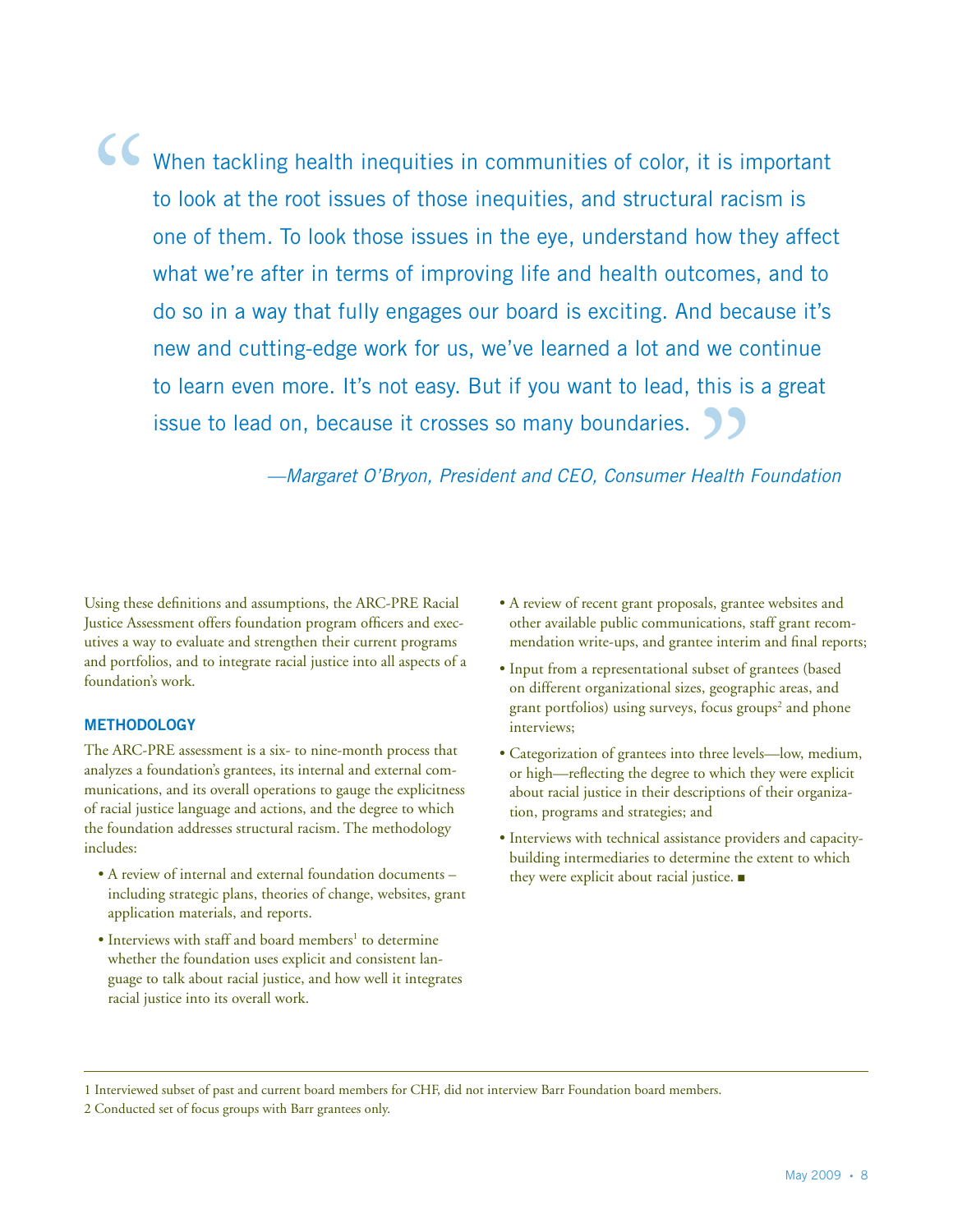# **the pilot process: an overview**

This section provides brief organizational profiles for both foundations, snapshots of their readiness for racial justice work at the time of the assessment, summary findings and recommendations, and a short description of the progress that the foundations have made to date. The CHF assessment took place from May to October 2007, with a board presentation in March 2008. The Barr assessment took place from October 2007 to June 2008.

### **Organizational Profiles**

With roots in a health justice movement that led to the formation of a worker-led health maintenance organization in 1937, today the *Consumer Health Foundation* (CHF) makes grants to grassroots organizations to improve the health status of Washington, DC-area communities. Within its mission, CHF focuses on reducing racial, ethnic, and socioeconomic health inequities. Over the past decade, it has granted approximately \$14 million to more than 70 community-based groups throughout the Washington, DC metropolitan area.

*The Barr Foundation* is a private family foundation with a mission to enhance the quality of life for all residents of Boston, Massachusetts. The foundation anonymously grants approximately \$45 million per year to nonprofit organizations in the Greater Boston region. It uses a systems, knowledge, and network-based approach to its vision of a city that is deeply connected to nature, and a community with rich cultural expression and hopeful futures for its children. To support this vision, Barr's primary grantmaking is to education, environment, and arts nonprofits in Boston. The Barr Foundation also devotes a small portion of its giving to a broad array of organizations that make a positive contribution to the quality of life in the city, and has a Fellowship program that focuses on networking diverse leaders in Boston's nonprofit sector.

The following grid provides a quick look at both foundations at the time of the ARC-PRE assessment. For each item listed in the left column, the grid illustrates each foundation's capacity in that area.

| <b>RACIAL JUSTICE CAPACITY AREA</b>                                                            | <b>CONSUMER</b><br><b>HEALTH</b><br><b>FOUNDATION</b> | <b>BARR</b><br><b>FOUNDATION</b> |
|------------------------------------------------------------------------------------------------|-------------------------------------------------------|----------------------------------|
| <b>INTERNAL OPERATIONS</b>                                                                     |                                                       |                                  |
| Inclusive policies and practices                                                               |                                                       |                                  |
| Racially diverse board                                                                         |                                                       |                                  |
| Racially diverse program staff                                                                 |                                                       |                                  |
| Staff and board development on issues of race, diversity,<br>cultural competency and/or equity |                                                       |                                  |
| Strategic Plan and/or Theory of Change reflects racial equity analysis                         |                                                       |                                  |

 $KEY: O = None, \blacklozenge = Some, \blacklozenge = Yes$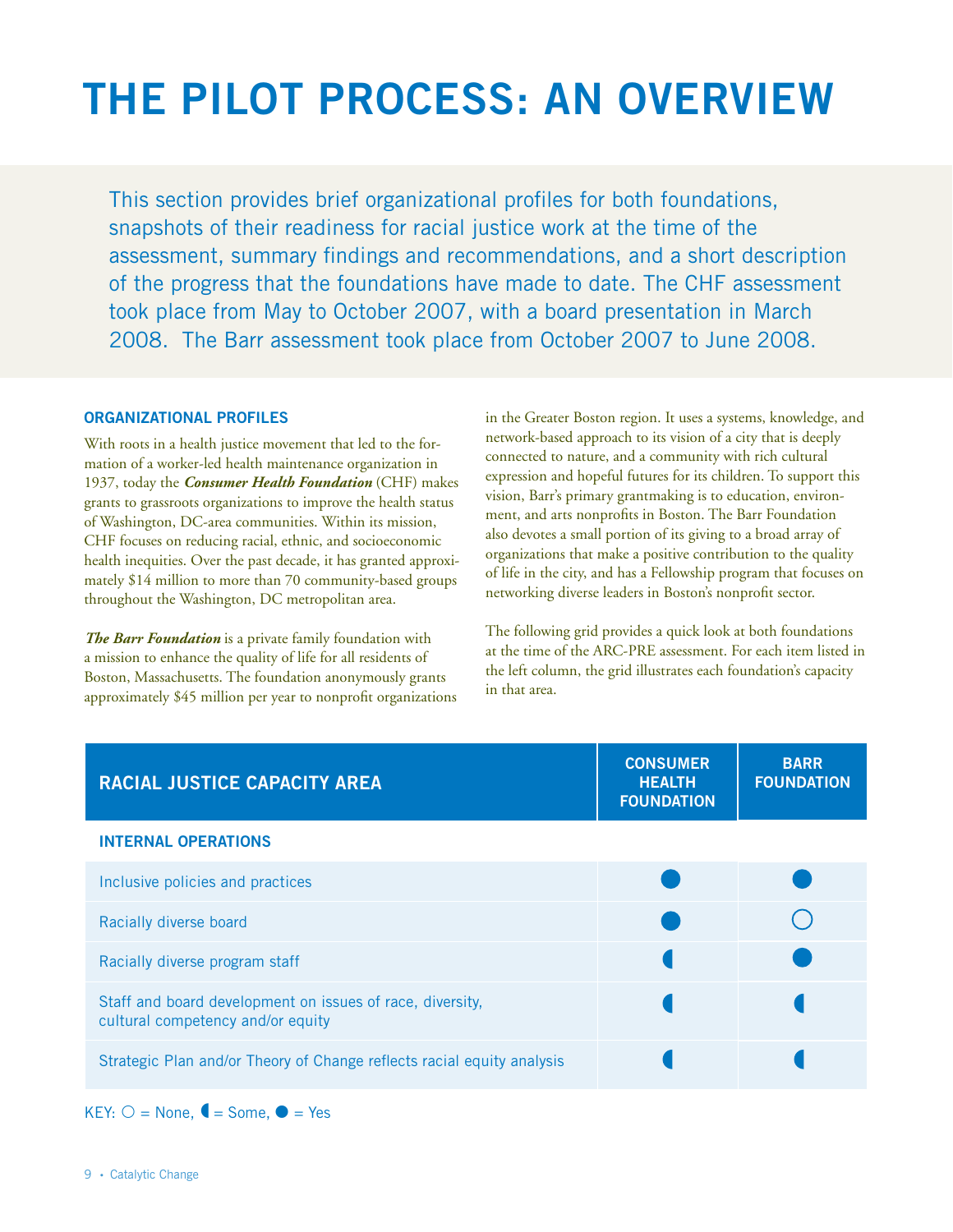|                                                                                            | <b>CONSUMER</b><br><b>HEALTH</b><br><b>FOUNDATION</b> | <b>BARR</b><br><b>FOUNDATION</b> |
|--------------------------------------------------------------------------------------------|-------------------------------------------------------|----------------------------------|
| <b>GRANTMAKING AND GRANTEE RELATIONS</b>                                                   |                                                       |                                  |
| Capacity-building for emerging organizations in communities of color                       |                                                       |                                  |
| Use of intermediaries with racial equity analysis                                          |                                                       |                                  |
| Systematically collect board/staff demographic data from grantees                          |                                                       |                                  |
| Collect demographic data about populations served by grantees                              |                                                       |                                  |
| <b>COMMUNICATIONS</b>                                                                      |                                                       |                                  |
| Shared explicit racial justice language and analysis among staff                           |                                                       |                                  |
| External communication includes racial equity terms and<br>explicit racial equity analysis |                                                       |                                  |

 $KEY: O = None, \nightharpoonup = Some, \nightharpoonup = Yes$ 

# **Summary of Findings**

While CHF and Barr are very different from each other in many ways, some clear themes emerged from the ARC-PRE assessments with both foundations. Following is a broad summary of the findings:

- At both foundations, diversity was the dominant framework for conversations about race, even when some foundation staff and board members thought they were focused on racial justice work.
- There was no consistently shared and explicit language to talk about race, racism, and racial justice at either foundation. Most references to race, racism, and racial justice in the communications of both foundations were implicit rather than explicit – using coded terms like "underserved," "vulnerable," "diversity" and "low-income."
- Both foundations were using technical assistance providers and intermediaries to support internal foundation strategy and planning and to help grantees improve their work. Although some of the providers had adopted cultural competency, diversity and, to some extent, explicit racial justice analysis, others had not, and equity ideas were unevenly applied especially with the grantees.
- Both foundations had made moral and financial arguments for why organizations should be inclusive of people of color (e.g., "because it's the right thing to do" or "because it's a requirement for receiving a grant"). The Consumer Health

Foundation had begun to advance a structural racism analysis among their grantees and in their public communications. However, both foundations had work to do to define and put forward clear strategic reasons for using a racial justice framework that might open up new potential, strategies, solutions, and outcomes.

• When analyzing the degree to which grantees used an explicit racial justice approach or framework, most grantees at both foundations were in the **low** or **medium** categories. Many of these grantees tended to equate outreach to communities of color or diversity concerns with racial justice. Very few grantees were intentional and explicit about racial equity in defining the problems they were addressing, their strategies, and their organizations.

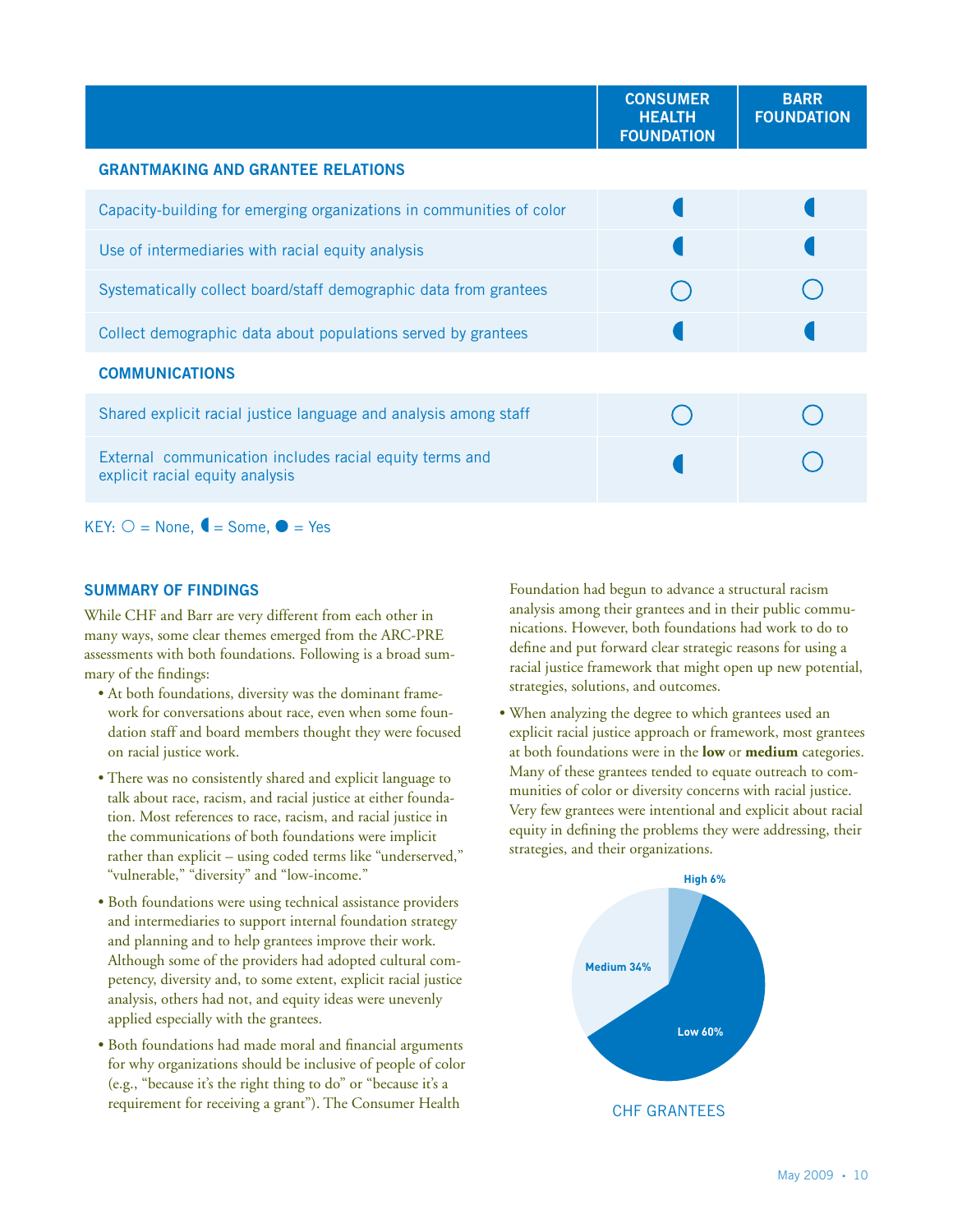

Note: The graphs above reflect the strength of an explicit and organizational racial justice analysis among a *sample* of grantees from each foundation. In the case of both foundations, the evaluation included a review of grantee folders, a survey, and interviews as well as focus groups for the Barr Foundation (see Appendices for more information).

It is important to note that the graphs do *not* reflect the organizational *diversity* of these grantees. In fact, the percentages shown belie the fact that CHF has a strong record of funding people of color-led organizations. Within the CHF sample, 62% of grantees had majority people of color staffs, and half had majority people of color boards. However, while grantees that were explicit about racial justice were likely to be led by people of color, the reverse was not true. Likewise, the Barr Foundation appeared to be funding organizations with more diversity and more leadership of color than the national averages<sup>3</sup>. Still, the assessment revealed that many Barr grantees were not using explicit racial justice approaches. The lesson is that foundations should not assume that funding people of color-led organizations is the same as funding racial justice.

• Organizations that were more intentional and explicit about racial justice were more likely to engage in racial justice policy advocacy and coalition building, even if direct service was a component of their work. Those with relatively weak racial justice frameworks tended to be more exclusively direct-service oriented.

• Grantees stated that they limited their use of explicit racial justice language, analyses, and strategies mainly due to discomfort and a lack of familiarity with questions of race, a desire to deflect racialized attacks, or because they understood their organizational missions to be either broader or narrower than race. All of this reflects common societal misunderstandings of racial justice, and an underestimation of its ability to unify stakeholders and advance an organization's mission.

# **Summary of Recommendations**

Following is a broad summary of the recommendations that the ARC-PRE assessment team made:

- *• Move Beyond Diversity to Racial Justice:* Each foundation should establish a shared understanding of race and racism, and come to agreement on racial justice as a core part of its mission, goals, and strategies. This requires moving far beyond a diversity framework, toward a more explicit acknowledgment of the roots of structural racism, its implications for the foundation's mission, and organizational strategies to advance racial justice.
- *• Bring Communications into Alignment:* Once a shared language, analysis, and strategy is built, each foundation should refine internal and external communications to bring them into alignment with a racial justice framework. This includes strategic plans, theories of change, newsletters, websites, grant application materials, etc. It also includes orientation and training processes for board and staff, as well as language that the program staff use to communicate the foundation's goals to existing and potential grantees.
- *Revise the Grantmaking Process:* It was recommended that both foundations revise their grantmaking processes using a racial justice lens. This work includes agreeing on racial justice expectations of grantees, as well as accountability measures. It requires each foundation to establish ways to surface an applicant's racial justice analysis and strategy, through questions on application materials and by collecting and evaluating organizational demographics.

3 The ARC-PRE assessment did not directly evaluate the organizational demographics of Barr Foundation's grantees. Instead, a separate survey that was already being conducted by the Center for Effective Philanthropy (CEP) asked about the demographics of board and senior management of Barr grantees and was shared with the ARC-PRE team. Based on the results of the CEP survey, which we compared to national data collected by the Urban Institute in 2005, the Barr Foundation appeared to be funding organizations with greater diversity than national averages.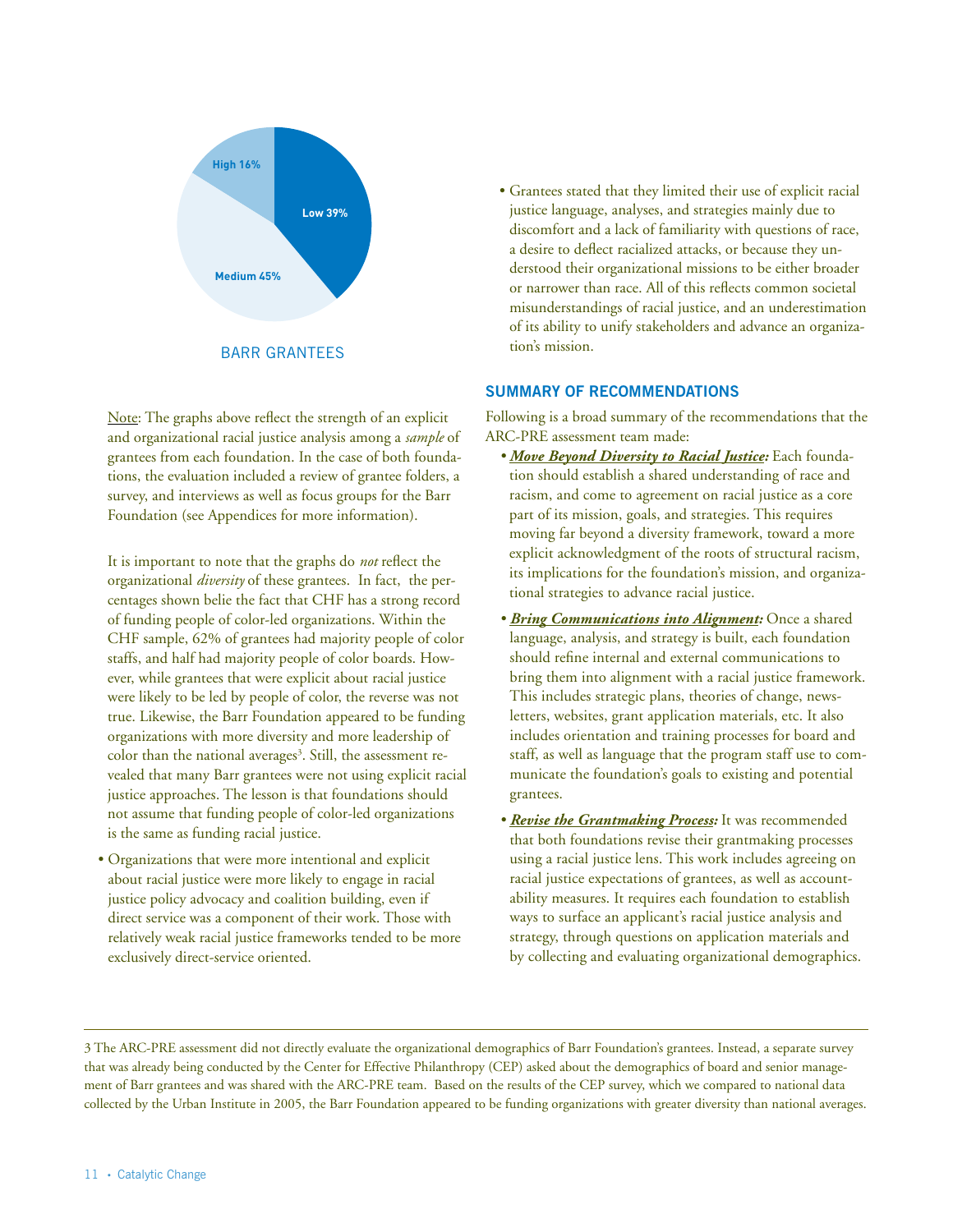The lesson is that foundations should not assume that funding people of color-led organizations is the same as funding racial justice.

This area of work also includes providing technical assistance for grantees on racial justice policies and practices, ensuring that technical assistance providers share the foundation's racial justice values.

*• Provide Leadership in the Philanthropic Field*: This recommendation suggested that each foundation evaluate its role in donor collaboratives and alliances to strengthen its position in advocating for racial justice, and to share lessons learned with the field of philanthropy.

# **Initial Impact and Next Steps**

Since completing the ARC-PRE assessment, following is a brief summary of the racial justice work that CHF and the Barr Foundation have done:

# CHF

- Continued and expanded the public leadership that CHF had already begun to provide prior to assessment, including featuring information on the process in their 2008 annual report under the headline "Walking Our Talk," and highlighting structural racism as a clear component of the social determinants of health equity in their annual meeting of members, grantees and other funders;
- Held board and staff meetings specifically designed to establish a common racial justice understanding and language, including the use of consultants and the viewing of documentary films like *Race: The Power of Illusion* and *Unnatural Causes: Is Inequality Making Us Sick?*
- Developed and issued a new Advocacy for Health Justice Request for Proposals<sup>4</sup>, marking a shift from implicit individual behavior change interventions to a clear priority placed on health justice organizing and advocacy (while CHF had been funding advocacy prior to the assessment, its separate advocacy-related grants tended to support predominantly white organizations, while grants to organizations led by people of color tended to support direct services);
- Created a Futures Task Force at the board level to revise

the foundation's strategic plan, mission, vision, core values, and theory of change to reflect an explicit commitment to health justice and racial equity;

- Joined a new regional funding collaborative, Partnership for Equity, that provides capacity building support for leaders of color and their organizations explicitly focused on social justice and racial equity; and
- Started planning a health justice retreat with three youth of color advocacy organizations.

# Barr Foundation

- Developed and conducted a board-level presentation and is providing ongoing education;
- Sent an email to grantees, to other Boston-area funders, and to city leaders, including a link to the board presentation<sup>5</sup> and the assessment findings on the foundation's website;
- Made major revisions to the grantmaking process in time for the first round of 2009 proposals, including a requirement for organizational diversity forms illustrating an applicant's staff and board composition, explicit racial justice questions, and new space on the template that program officers use to describe grant proposals to indicate the racial justice implications of each proposal;
- Working to reshape the foundation's environmental portfolio, which previously had only one discrete theory of change explicitly mentioning race in the area of environmental justice, but which will now have an explicit racial analysis across the entire portfolio;
- Reworking all theories of change memos to use more explicit racial justice language;
- Convened nonprofit leaders from the Barr Fellows program to train them on structural racism analysis and to apply it to concrete issues; and
- Held joint staff meetings to share knowledge and to learn together with other Boston-area funders that take an explicit racial justice approach to their work.

5 Barr Foundation Racial Justice Analysis – Presentation

<sup>4</sup> The Consumer Health Foundation's 2009 Request for Proposals Advocacy for Health Care Access and Health Justice. <www.consumerhealthfdn.org/2009-Request-for-Proposals.184.0.html>

[www.barrfoundation.org/usr\\_doc/Barr\\_Foundation\\_Racial\\_Justice\\_Analysis\\_–\\_Presentation.pd](http://www.barrfoundation.org/usr_doc/Barr_Foundation_Racial_Justice_Analysis_%E2%80%93_Presentation.pdf)f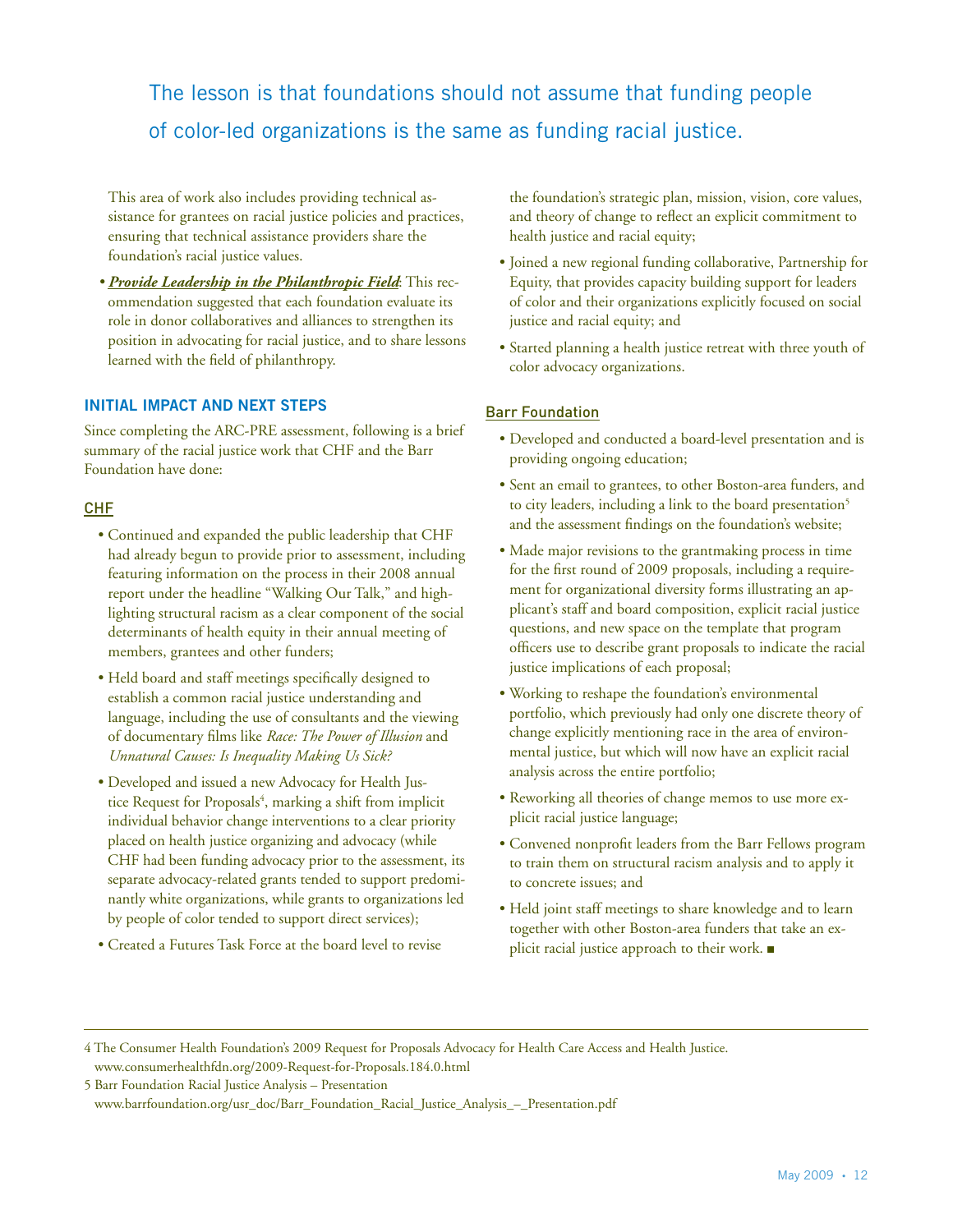# **lessons learned & implications for the field**

Given the growing momentum behind conversations about diversity within the philanthropic sector, ARC and PRE felt it was important to share some key lessons learned from the pilot process.

Following is a description of three lessons that are most likely to be relevant to other foundations.

*Foundation leaders are not investing enough time and deliberation into internal discussions about race and racism at all organizational levels. Understanding structural racism requires a significant investment of time and intellectual energy. Without sufficient discussion, competing definitions of racial justice can take root and frustrate efforts to generate new outcomes, such as a reduction in racial disparities.*  1

One of the main insights from the pilot process is that foundations simply dedicate too little time and too few resources toward building a shared understanding of racial justice. When conversations about race do take place at foundations, they are usually confined to the staff level. They also tend to focus on increasing outreach or services to communities of color, on supporting grantees of color, or on diversifying staff within predominantly white grantee organizations or sectors, rather than on creating structural change in communities. This is one of the most significant barriers to promoting racial justice in the field.

The absence of an explicit and organization-wide understanding of structural racism leads to confusion and inconsistency among staff, board members, and grantees about what racial justice is and why it matters. As a consequence, foundations risk propagating the dominant societal notions about race through inertia. It is tempting to limit the application of an explicit racial justice analysis to a foundation's grantmaking programs. While this is obviously a critical component of any foundation's mission, the integration of racial justice as a framework for *all areas* of a foundation's operations – from strategic planning to communications, from data collection to capacity building – ensures

that a foundation's racial justice goals are clear, consistent, and broadly understood by stakeholders at all levels.

Pat Brandes, Executive Director of the Barr Foundation, acknowledged the lack of an organizational racial justice framework prior to the assessment. "We weren't articulating our racial justice aspirations in any coherent or intentional way," she said. "We simply had them mostly as staff, and we had not really worked on becoming intentional about looking at racial justice through a whole foundation lens."

The ARC-PRE assessment provides an opportunity for foundations to think critically about prevailing concepts of race, as an essential step toward building a racial justice analysis and agenda. The assessment challenges the widely held idea that in order to achieve racial justice, it is enough for organizations to be more inclusive of people of color, or that racism is an interpersonal problem that has little to do with "real" missionrelated problems like poverty or the environment.

Challenging these dominant assumptions is not easy. It requires careful planning and a great deal of patience. Even within the most progressive institutions, it is critical to take sufficient time to explore the historical roots of structural racism, how it is kept in place today, and what it means for a foundation's mission.

"It's long, hard work. It requires long, deep, sustained commitment to keep up the conversation with the board and the staff," said Margaret O'Bryon, President and CEO of CHF, noting the challenge of establishing a shared racial justice language. "What's the difference between equity and justice and equality? …What does the language mean, and what does it mean for how you work? There's no room for jargon."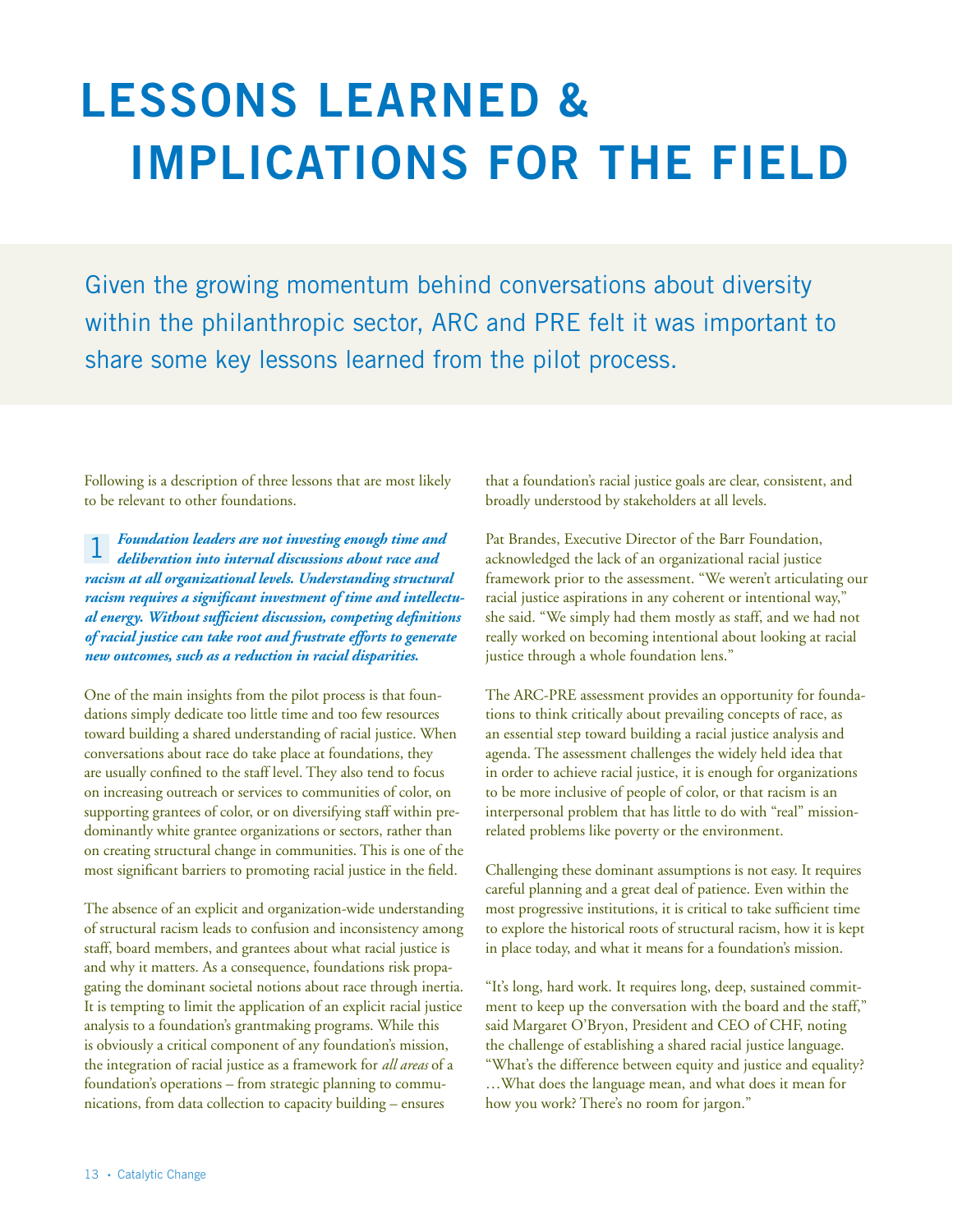Without developing a strategic rationale for racial justice work, organizations will continue to see diversity as the end goal, and will miss out on the potential to advance racial justice solutions that further their missions.

Even foundations that have explored the structural roots of racial inequities find that some work generates the need for more work. CHF, for example, had already begun a public discussion through its annual meetings explicitly focused on structural racism. Program Officer Julie Farkas noted, however, that while these events deepened the foundation's understanding, figuring out how to integrate that information into the foundation's programs has been challenging. "That context is so critical. But then how do you operationalize that in your grantmaking? How do you integrate the social determinants into your grantmaking, and still remain a health funder at some level? That's the challenge that we're looking at now."

In particular, how and when to involve a foundation's board is a critical question. Foundation leaders should take care not to overestimate or underestimate the readiness of their board members to embrace racial justice as a central part of the foundation's work. "The quality of the communication with trustees is critical," said Brandes. "Crafting what staff have spent months working to understand into a deep and concise communication for a quarterly board meeting is challenging."

At Barr, the assessment process began among staff members who first educated themselves on the theory of structural racism, and then took time to construct a presentation to their board. The board presentation illustrated the roots and implications of structural racism, and made the case for abandoning some of the most popular and problematic ideas about race and diversity—such as a race-blind, "rising tides lift all boats" frame. Perhaps most importantly, it used carefully tailored language and arguments that took into account the foundation's culture and history.

Foundations that adopt racial justice as an organizational framework should anticipate pushback from some staff, board members, grantees and others who may not share the same perspective. This is one of the key reasons to make sure that stakeholders at every organizational level are well-equipped with a shared racial justice language and analysis.

*Foundations are not using mission- and strategy-driven arguments for racial justice when communicating with their grantees. Instead, they use moral arguments to encourage diversity, and overemphasize outreach and inclusiveness as measures of organizational effectiveness. These approaches*  2

# *are limited in making the case for how racial justice can advance the missions and goals of grantee organizations.*

Approaching racial justice as a mission-driven framework and strategy needs significant work in the field. Foundations and their grantees focus mainly on diversity, and tend to use moral arguments for why it matters (e.g., "It's the right thing to do"). This leads to an overemphasis on outreach and inclusion, which are by and large *tactical* measures, and not on racial justice strategies. Without developing a strategic rationale for racial justice work, (e.g., "Racism contributes to suburban sprawl") organizations will continue to see diversity as the end goal, and will miss out on the potential to advance racial justice solutions that further their missions.

Even when foundations adopt an explicit racial justice focus, if it is not applied holistically, it can create confusing inconsistencies within the organization. For example, a foundation could be using a structural racism framework and language in its external communications and in its grant application materials, but it might not be selecting technical assistance providers that share this framework. Because the capacity-building field, like the rest of society, is dominated by popular notions of race and diversity that fail to consider the roots of structural racism, it is possible for a foundation to encourage grantees to embrace a structural racism analysis on the one hand, while on the other providing technical assistance that reinforces diversity as the central imperative.

In evaluating both CHF and Barr Foundation grantees, it became very clear that even those grantees that had embraced the diversity goals of both foundations had many unanswered questions about how to achieve them, and about what diversity had to do with fulfilling their missions.

Illustrating the typical disconnect between an organization's understanding of its mission and its view of racial justice, one grantee commented, "We have had formal discussion [about racism] at staff meetings, but somehow it gets pushed to the bottom… The core mission takes precedence." Likewise, another grantee implied that having a predominantly people of color client base implicitly meant that the organization was addressing racism: "We don't use [the term] 'racism' directly. It's implied by the fact that we serve 90% African American and Latino communities. It can be deduced."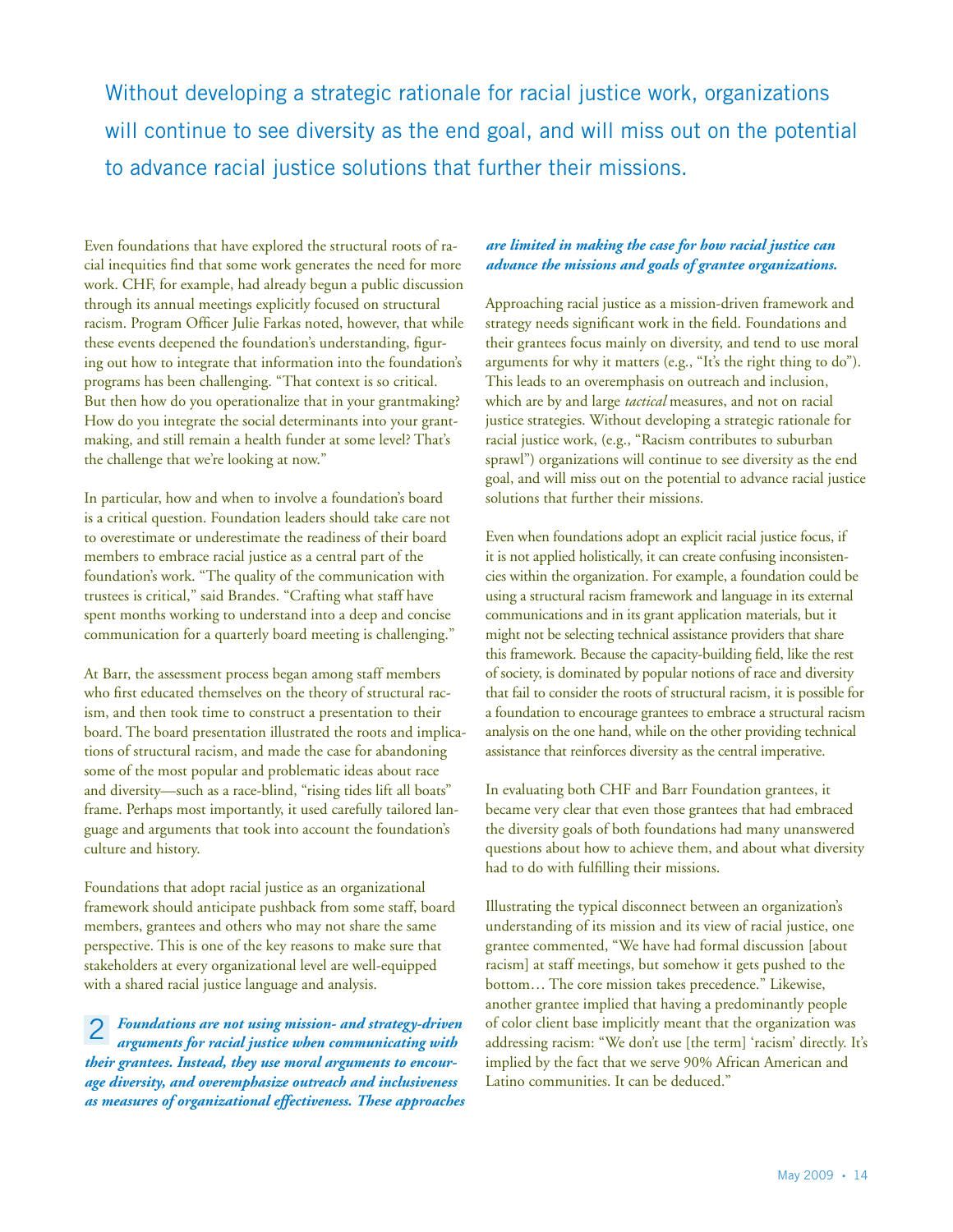# We're definitely much more comfortable talking about [race] and spending more time talking about it, which then leads to more cross-learning and sharing of strategies. " **99**<br>fficer a

*—Mariella Tan Puerto, Senior Program Officer at the Barr Foundation.*

"It was helpful to see that with the exception of a handful of our grantees, race wasn't really taken into account," said CHF Program Officer Jacquelyn A. Brown. She noted the importance of understanding racial justice as it connects to a grantee's health-related mission, and summed it up this way: "Apparently there is something about being a person of color living in the United States that is detrimental to your health. And not because there's something wrong with *us*, but because there's something wrong with the way we distribute resources, because of the way society is set up such that opportunity has been hindered on various levels, from health to education, housing, and all of these issues… At the root of it, structural racism is what causes inequities across all of these indicators."

The Barr Foundation operates in the Boston area, where people of color comprise nearly half the population. Given these demographics, getting organizations to understand the importance of diversity is not difficult. It is only right that organizations reflect the communities they serve. However, encouraging organizations to take on racial justice *strategies*, which involve shifting power, is a different challenge altogether.

"If it were just from a 'Who are we serving?' perspective, then it's all very obvious," Brandes said. "But if you are trying to get at the underlying structural racism, the policies that have created the disparities and so forth, then it upsets the status quo and requires a complex and sophisticated analysis, not to mention an aptitude for risk."

A key benefit of having a mission-driven focus on racial justice is that it allows foundation staff to be bolder and more visionary in pursuing racial justice work. Understanding the strategic importance of racial justice gives staff members permission to have frank and difficult conversations about race internally and externally, and to think creatively about how best to achieve racial justice outcomes.

"We feel it's such a central piece of what we're doing," said Mariella Tan Puerto, Senior Program Officer at the Barr Foundation. "I've taken the liberty and have been empowered to look at all of my grantmaking with a racial justice lens… We're definitely much more comfortable talking about [race] and

spending more time talking about it, which then leads to more cross-learning and sharing of strategies."

As a result of the assessment, the Barr Foundation is now much more explicit about its racial justice focus, and about its expectations of its grantees. Not only has this shift affected how staff communicate with existing and potential grantees, it has also led to changes in the foundation's grantmaking evaluation tools and procedures.

Program Officer Klare Shaw noted that the revised application process had already led to constructive dialogue with grantees. "There are some people who have written us back and said, 'We always thought we were doing this, but in having to put together answers for Barr Foundation, we're being more reflective and making some changes,'" she said. "Another grantee shared a very honest self-criticism, saying, "'We are really aware that we aren't where we wanted to be. Being a predominantly white organization isn't helping us meet our mission."

But, not all interactions are so positive. Program officers need to be prepared to have frank conversations. Some nonprofits do acknowledge that it is mission critical to diversify their staff and leadership, and to inform their work with an explicit racial analysis. But, many do not. Some might even resent the suggestion that they need to make changes. In these situations, Shaw notes that, "the important thing for us is to be clear and consistent that we are serious about this. When I get pushback, I let grantees know that while we don't have hard and fast rules about how integrated organizations need to be, we do expect them to grapple with these questions, and to demonstrate progress over time."

At CHF, a significant first step has been to roll out a new, open Request For Proposals (RFP) specifically to support community organizing and advocacy with two goals: health justice and access to care. Farkas is quick to point out that the RFP's access to care component is not focused on individual access to healthcare.

"Our access lens is really about creating and supporting an infrastructure… so that there is a regional, patient-centered, community-based system of care in this area," she said. "It's looking at it more from a structural level than an individual level."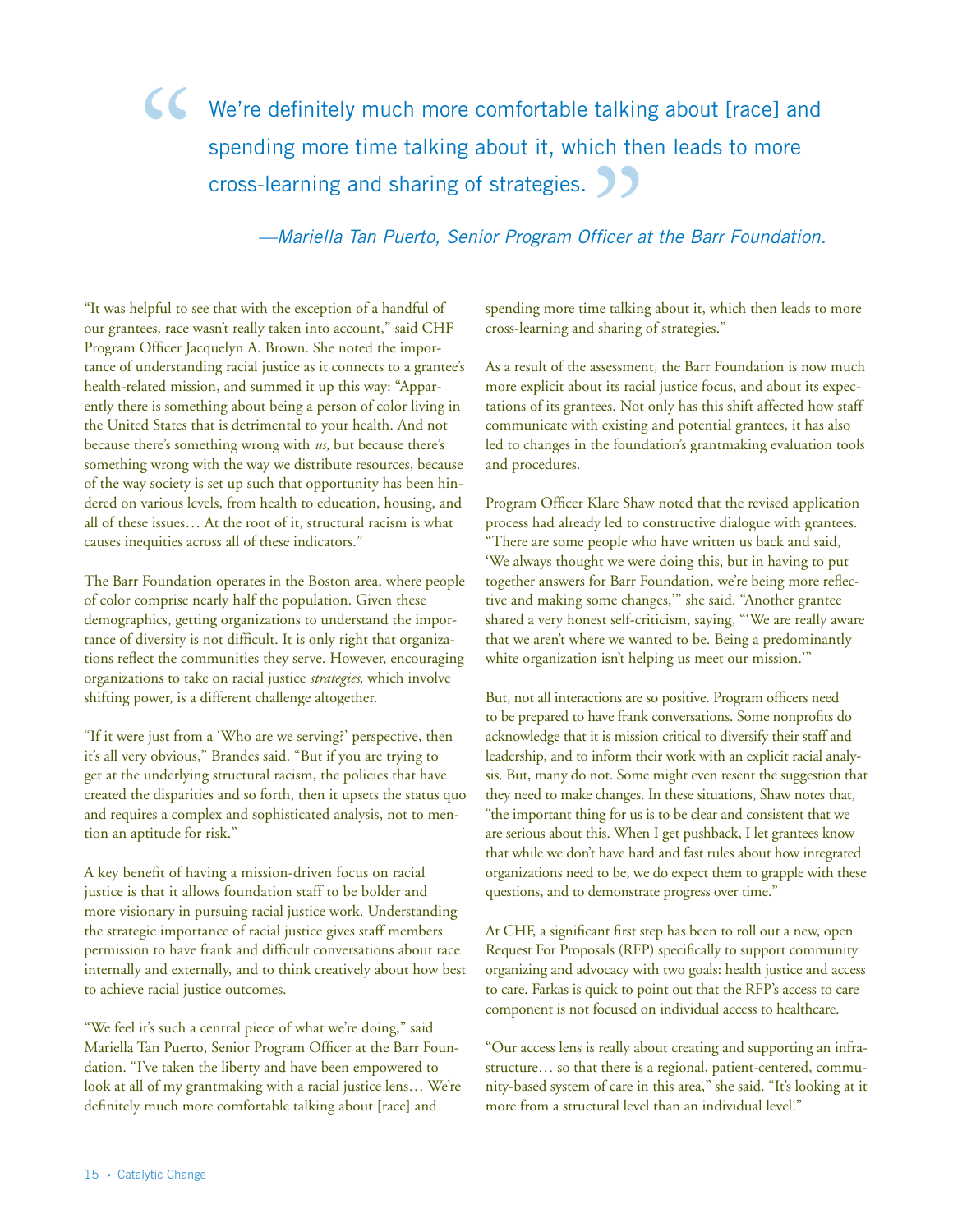# Within our local philanthropic community, race and racism affects so much of our work. " **SS**<br>
sident

# *—Margaret O'Bryon, President and CEO of the Consumer Health Foundation*

She cited one example of a recent CHF grant to a group advocating to bring a large grocery store into the Southeast Washington, DC area, to provide an affordable source of fresh fruits and vegetables in a neighborhood that had previously only had small corner stores. While the end goal is to facilitate healthier lifestyles, the approach addresses the structural barriers preventing people of color and poor people from eating healthier food. "The strategy is through community organizing and advocacy," Farkas said.

These changes could not have been achieved without an explicit and mission-driven commitment to integrate racial justice as a core strategy throughout the foundation's operations.

#### *An explicit focus on racial justice provides a strategic lens that can open up new strategies, opportunities, and solutions.* 3

ARC and PRE believe that the most effective way to achieve racial justice outcomes is for foundations to have an *explicit* analysis of racial justice, because being explicit unveils the often coded forms of structural racism. This process, in turn, opens up new space to identify strategies, opportunities, and solutions that might otherwise remain invisible.

Working with the ARC-PRE assessment team helped the Barr Foundation staff and board deepen their understanding of race as a key factor in shaping the institutions, policies and practices that affect people's lives. As a result, Barr is now being much more explicit about its racial justice analysis across its different programs. This has given rise to a stronger sense of purpose across program areas. Brandes reflected that explicitness has opened the foundation to new knowledge and strategies at every level. "It has given us a certain boldness in terms of both policies and practices, and it has given us a learning agenda to pursue," she said. "As we look at issue areas, we now very much take a racial justice lens to them. We're re-looking at all of our theories of change through a racial justice lens."

Barr Foundation staff are now working to move from theory to practice. They recently convened a daylong gathering of 36 nonprofit leaders from the Boston area, working with a

consultant who uses an explicit structural racism analysis. The group took the whole morning to learn about structural racism, and then spent the afternoon using a structural racism lens to analyze the economic stimulus package.

Barr Program Officer Puerto reflected on how being more explicit has sparked conversations about new strategies and issue areas: "It's opened us up to considering funding in areas which maybe historically we have not funded in the past, and which at first blush might not seem on point in terms of strategy."

One example of this is the upcoming Census. In the past, the Barr Foundation would not have had an analysis for understanding the importance of the Census to its mission, and would have likely dismissed it as a funding opportunity. The Census does not fit neatly into any of the foundation's issue areas, but the staff has acknowledged its enormous and long-term relevance to the foundation's greater interests. "We're thinking more broadly," said Puerto, "whereas in the past we would have said, 'No, this is not our issue, we don't fund civic engagement.'"

For CHF, in addition to hosting forums like its foundation's annual meetings, an important aspect of the foundation's racial justice commitment is the practice of routinely sharing its own lessons learned with its partners. CHF talks explicitly about racial justice as an active participant in various philanthropic coalitions.

"Within our local philanthropic community, race and racism affects so much of our work," said O'Bryon. She noted that there were several opportunities to collaborate with other foundations, including a working group at the Washington Regional Association of Grantmakers that focuses on social determinants of health equity. "A lot of people are having this conversation, and people understand it more," she said. "Nationally, Grantmakers in Health is all over the social determinants issue in a really good way."

Likewise, Brown reflected on the fundamental organizational shift taking place at CHF: "I believe that this work is going to be institutionalized into the fabric of CHF. It was always there in a less explicit way, but now we are really bringing it up to the fore and being bold with it." $\blacksquare$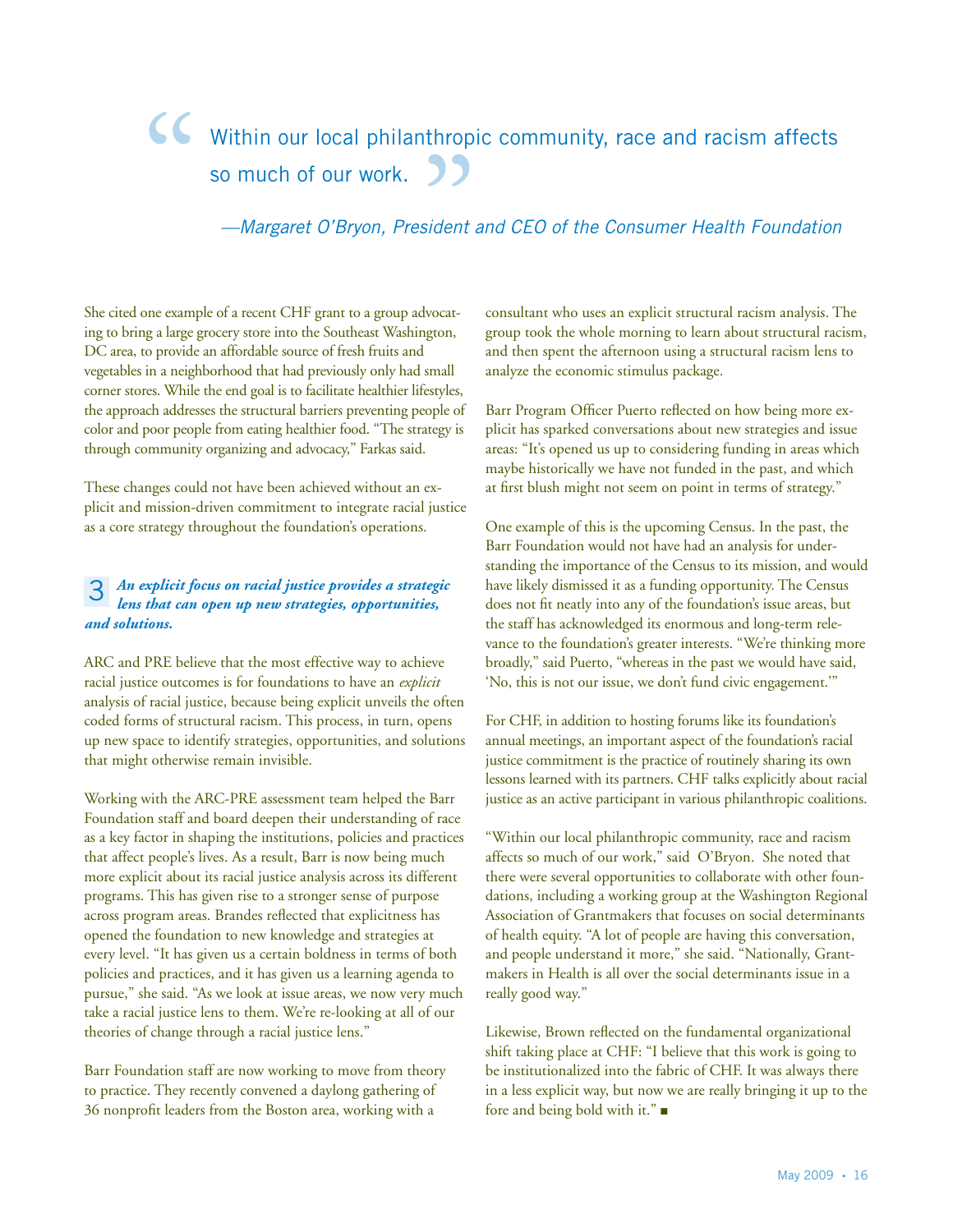# **concl u s i on**

Even foundations that have been using a racial lens can fall into unconscious patterns of addressing only the individual or interpersonal elements of racism, rather than the institutional or structural impacts.

Operating on a deep and expansive definition of racial justice is difficult work. Societal inertia often leads organizations and foundations to treat the racial dynamics of our economic, education, and political systems as ancillary issues, rather than as forces that shape their missions and strategies. Even foundations that have been using a racial lens can fall into unconscious patterns of addressing only the individual or interpersonal elements of racism, rather than the institutional or structural impacts. For the two foundations that agreed to serve as test cases, a systematic assessment of their work through a racial justice lens revealed gaps in language, standards, definitions, and ways of working. In both cases, the assessment led foundation executives, staff, and trustees to new internal discussions and programmatic opportunities. Numerous grantees and fellow grantmakers praised the foundations for their courage in taking on racial equity issues.

As the philanthropic world looks at the issue of race in different ways, much of the focus has been on diversity audits, advancing the argument that diversity enhances organizational effectiveness. While we welcome many of these discussions, we hope that the ARC-PRE assessment will help foundations raise and answer racial equity questions at every level, moving beyond organizational diversity to ask whether their grantmaking strategies are truly advancing racial justice. ARC and PRE have learned a great deal from the Consumer Health and Barr Foundations about what it means to pursue racial equity analysis in such an unstable economic and political climate. At heart, the assessments surfaced new possibilities for the kinds of issue development, alliance building and constituent organizing that ultimately reduce racial disparities in the world, as well as in our philanthropic institutions.  $\blacksquare$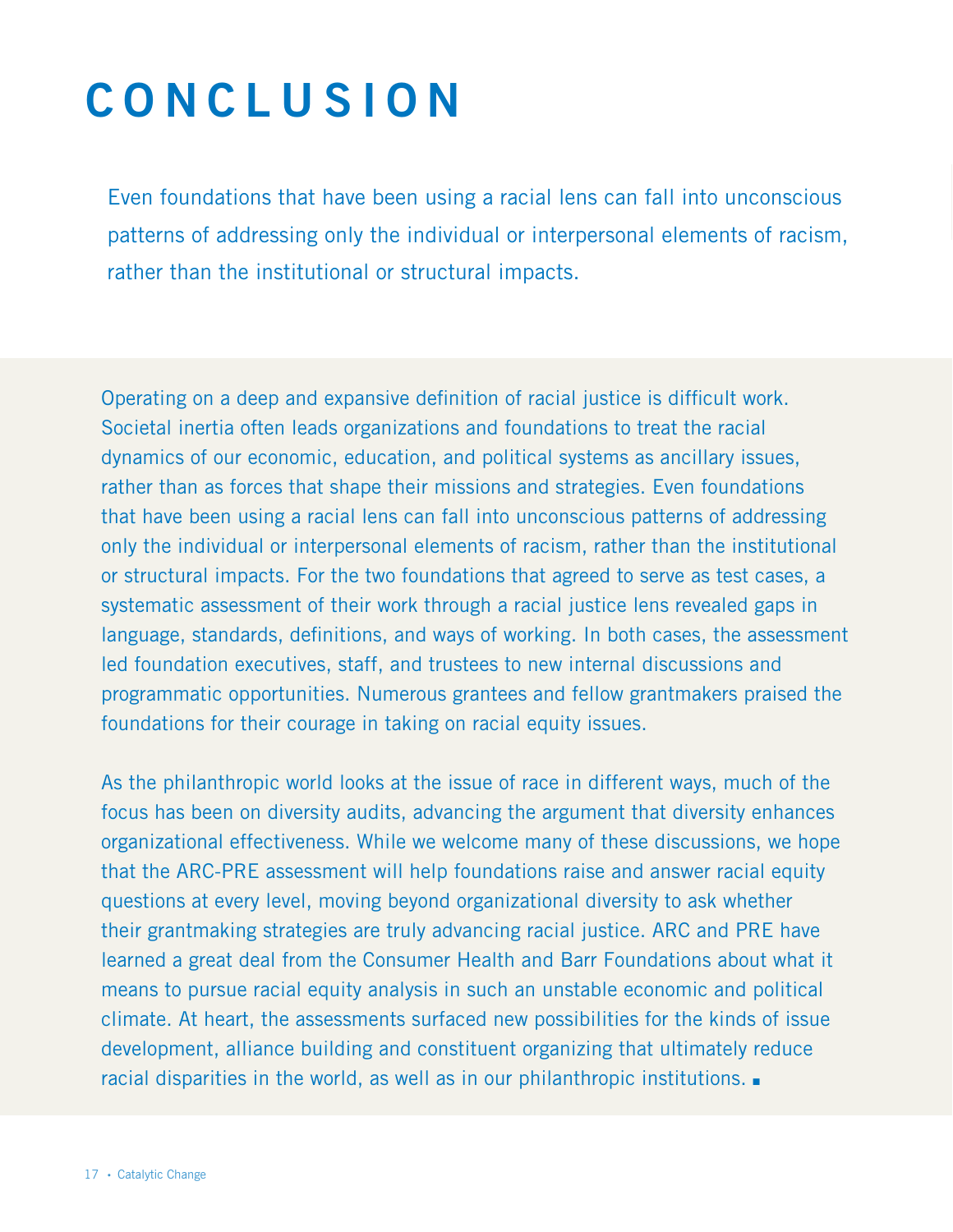# **append i x 1**

# The Consumer Health Foundation: Detailed Findings and Recommendations



# **Organizational Profile**

With roots in a health justice movement that led to the formation of Group Health Association, a worker-led health maintenance organization, in 1937,

today the Consumer Health Foundation (CHF) makes grants to grassroots organizations to improve the health status of Washington, DC-area communities. Within its mission, CHF focuses on reducing racial, ethnic, and socioeconomic health inequities. Over the past decade, the Foundation has given approximately \$14 million in grants to more than 70 community-based groups throughout the Washington, DC region.

For CHF, the call to address race and racism explicitly came directly from the community. In 2004 and 2005, the foundation convened a series of five "Community Health Speakouts" to gather public input on solutions to the region's healthcare crisis. In 2006, CHF released *Speaking Up and Speaking Out for Health: A Community Call to Action to Improve Health and Health Care in the Washington, DC Metropolitan Region*, which laid out six recommendations that emerged from the gatherings. One of these recommendations was to "engage in community-wide health equality dialogues that address racial and ethnic health disparities, particularly the impact of structural racism on the health and well-being of communities of color in the region."

When the foundation invited ARC and PRE to speak at its 2006 annual meeting, it had already built significant momentum toward addressing racial health inequities more boldly and explicitly, as a result of both the Speak Outs and the foundation's internal staff leadership. When Rinku Sen, ARC executive director, mentioned the availability of the grantmaking assessment tool while speaking on a CHF panel, Foundation staff welcomed the opportunity to move from dialogue to action.

# **Assessment Methodology**

The ARC-PRE assessment of the Consumer Health Foundation took place over a period of approximately six months, and included an in-depth analysis of the foundation's grantees, its

own staff and board, and its internal and external communications. The methodology included:

- A review of internal and external foundation documents including grant program committee minutes, a report from a capacity building survey, the strategic plan, and the logic model;
- A review of all 70 staff write-ups of recent grant proposals, and then a closer examination of 21 groups representing organizations of different sizes, geographic areas, portfolios, and levels of explicit racial equity language;
- An online survey of all strategic renewal grantees, with a 73% return rate, and a subsequent selection of 13 grantees for interviews, again representing a diversity of organizational size, geographic scope, portfolios, and levels of explicit racial equity language; and
- Interviews with former and current Foundation staff and board members, as well as with technical assistance providers.

# **Findings on the Foundation**

The assessment team found that CHF had a strong commitment to racial justice, and one that had deepened and become more integrated into the foundation's policies, practices, and culture in recent years. However, significant work remained to be done to establish and institutionalize the foundation's racial justice analysis and language at all levels of the organization.

CHF had already done a significant amount of work to help develop a structural racism analysis of health issues in the field through the Speak Outs and other convenings, and to some extent through its publications. In addition, the foundation played an important leadership role in the Washington Regional Association of Grantmakers (WRAG) Health Funders Group, consistently talking about structural racism as a social determinant of health. The foundation also had certain organizational assets in place, including board and staff diversity, and social justice investment policies.

However, when evaluated as a whole, the assessment team found that CHF's external communications used varying degrees of racial justice language. More recent communications tended to be more explicit about racial inequity and racial disparities, but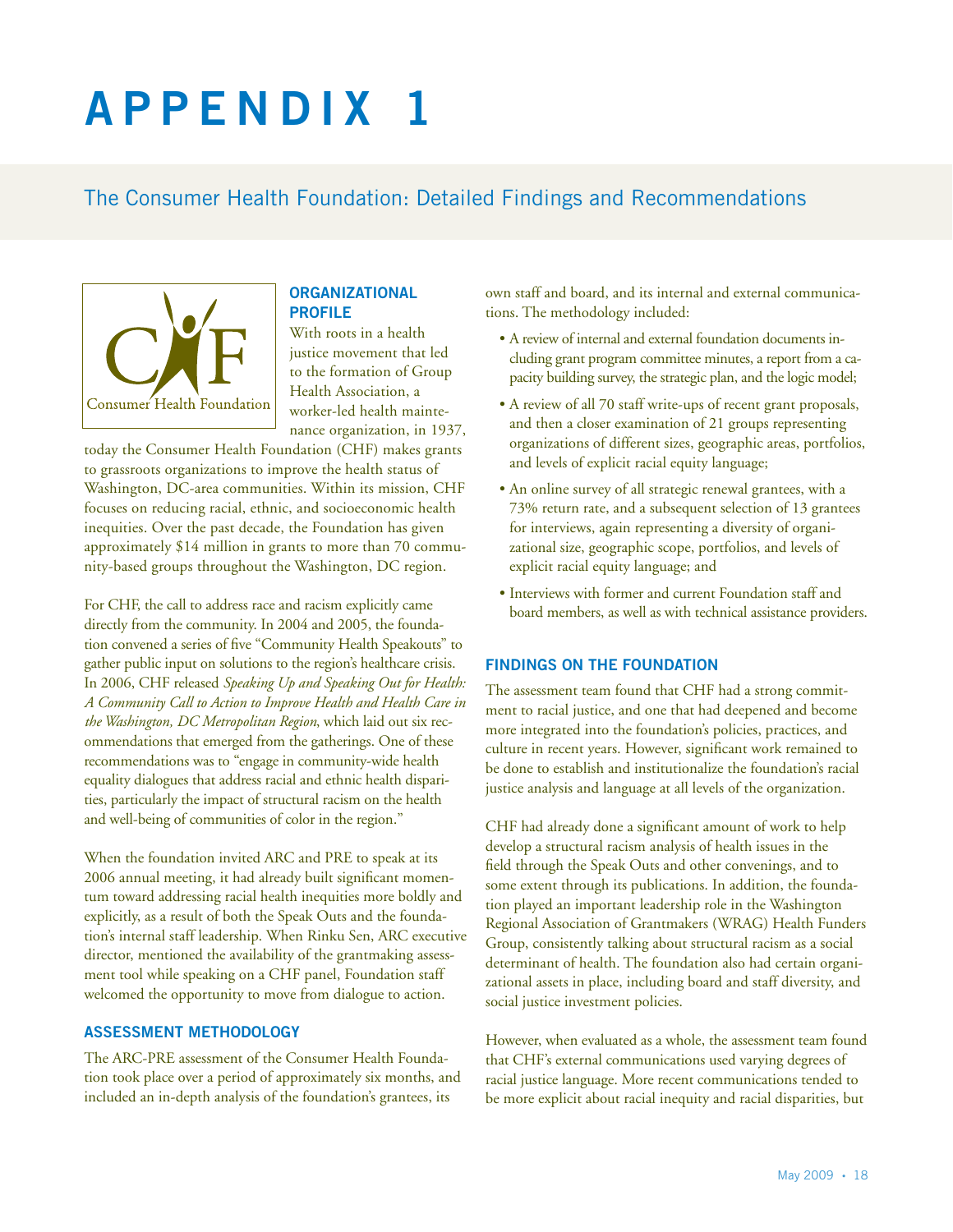some coded or racially implicit language (e.g., "underserved", "vulnerable", "diversity" and "low-income") remained. Internally, documents like the strategic plan made implicit acknowledgment of racial inequity, but veered away from explicit references to racial equity, racial disparities, or racism.

Despite sophisticated levels of understanding structural racism among certain stakeholders at the foundation, staff and board conversations about race and racism ranged widely, and in general were dominated by a focus on diversity rather than on racial justice. Discussions and documents tended to focus on questions of access, diversity, and cultural competency rather than structural transformation. Not surprisingly, the perception of CHF among grantees likewise varied in terms of the degree to which CHF used a racial justice frame. Most believed that the Foundation used racial justice frames often, although sometimes using coded language. Due to the different levels of explicitness in the foundation's racial equity language, grantees were able to see themselves fitting into the foundation's priorities wherever they felt most comfortable. Those who felt comfortable with explicit racial justice language could find it, and those who preferred more implicit language could find that as well.

Another important finding was that although CHF supported organizations engaged in policy advocacy as well as those providing direct services, it did not have an organizational understanding of the racial justice implications of either advocacy or direct service provision as *strategies*. Moreover, in certain internal documents the foundation's advocacy grants were framed around the need to improve the consumer's ability to advocate for change, rather than focusing on how to impact systems and structures. Related to this finding, CHF grantees that were funded to do advocacy tended to be predominantly white organizations, while organizations that were majority people of color tended to be supported to provide direct services. Because the foundation's communications tended to focus on diversity and access rather than on structural racism and health justice, conversations about race regarding advocacy and direct service organizations tended to emphasize outreach and inclusion – tactics, and not strategies.

CHF had many critical pieces in place to advance racial justice more effectively. The biggest barrier to doing so was the absence of an explicit and organization-wide understanding of structural racism and its effects on health. Establishing this analysis would allow the Foundation to create strategies, as well as organizational policies and procedures, to push forward a clear racial justice agenda.

# **Findings on Grantees**

### Explicit Racial Justice Language and Diversity

To evaluate CHF's grantmaking portfolio, the assessment measured the degree to which different grantees articulated *explicit racial justice issues* and an *explicit racial justice approach* to their work. It also examined staff and board demographics. It is important to note that there were limitations to this process, since the first step was to review the documents that each grantee had shared with the Foundation. The level of racial explicitness in the information that a grantee presents to a foundation is often based on how that foundation communicates its own commitment to racial equity, and how the commitment is perceived. Therefore, some grantees that were initially placed in one category based on a review of their documents were later shifted to a different category, based on additional information gathered through interviews. In the end, the grantee survey respondents were categorized as follows in terms of their level of explicitness about race:

- **Low:** 60% of grantees surveyed did *not* use race and ethnicity to frame their grant projects or to describe their organizations. These organizations have limited discussions about race, and specifically about racial equity. To the extent that these organizations address race and ethnicity, discussions are either informal or are limited to specific topics like equity in outreach or in hiring. Many see their mission as being broader than race. Respondents to the survey said they typically did not use any of the terms listed in the survey ("racial disparities," "racial equity," "discrimination," or "racism") in their external communications.
- **Medium:** 34% of grantees surveyed mentioned race and ethnicity in their grant descriptions, but typically only in terms of their clients and/or constituent bases. While some of these organizations have had formal discussions and/or trainings on issues like cultural competency, diversity, racial disparities, or anti-racism, these discussions and trainings have mainly targeted staff. Only occasional, informal discussions occurred at the board level. These organizations said that they typically used all of the terms listed, *except* "racism." Their staff and board compositions are generally more diverse than groups in the category above.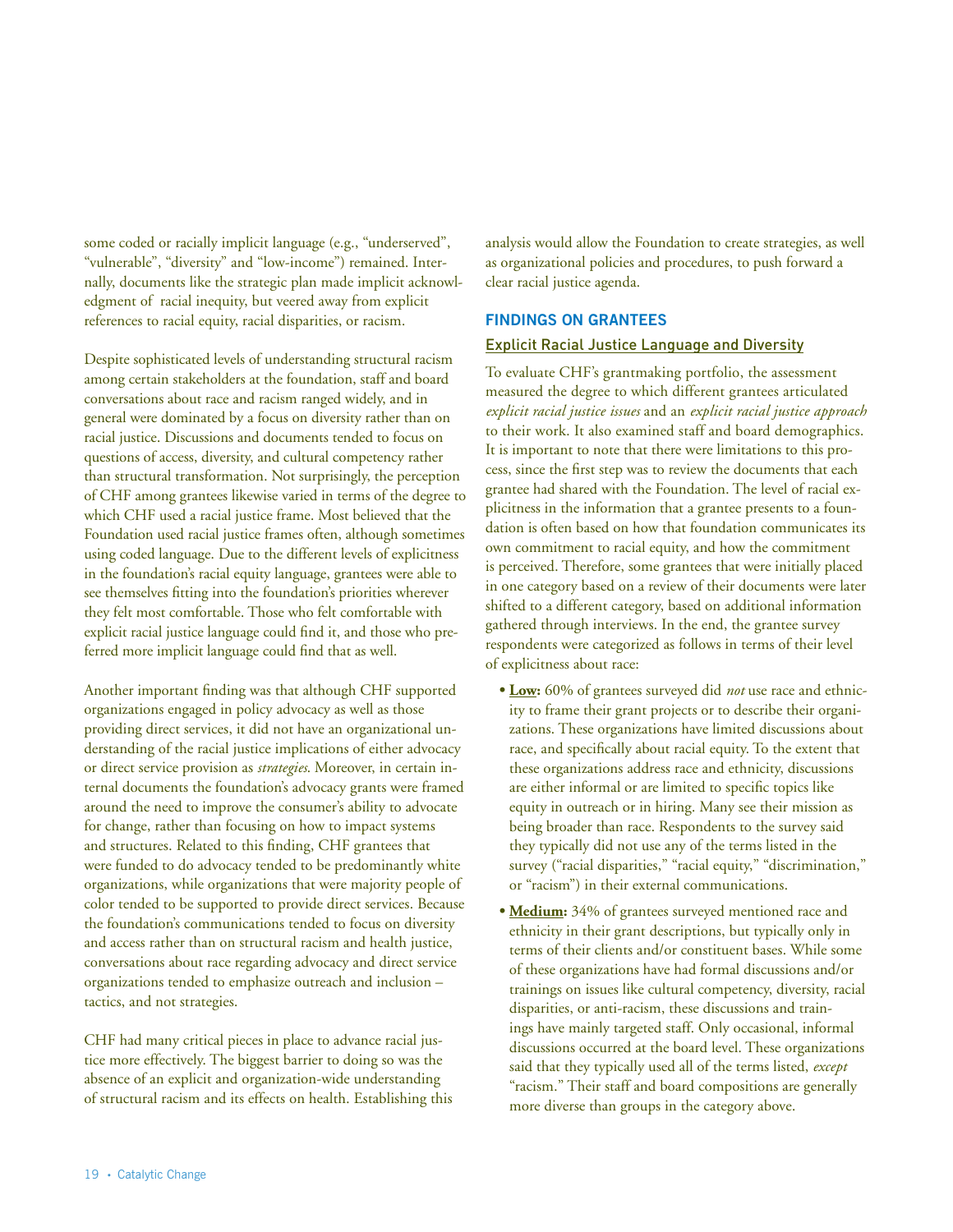**• High:** Only 6% of grantees surveyed were intentional and explicit about racial equity in their definitions of the problems they were addressing, in their strategies, and in their organizational descriptions. These groups said they used all of the terms listed in the survey in their external communications. They also had staff and board compositions that were predominantly people of color.

The assessment found that CHF had a strong record of supporting people of color-led organizations. Among the grantees that responded to the survey, 62% had majority people of color staffs, and half had majority people of color boards. In this respect, CHF was doing a good job of supporting racially diverse organizations. However, in evaluating racial justice explicitness, the assessment found that the majority of grantees were not using racial justice frames in their work. Grantees that were doing so were likely to be led by people of color, and to intentionally develop people of color leadership. However, the reverse was not true. Organizations led by people of color were not necessarily using a racial justice analysis. This illustrates an important lesson — that foundations should not assume that funding people of color-led organizations is the same as funding racial justice.

#### Grantee Patterns in Addressing Racial Justice

The assessment team also interviewed a diverse subset of the grantees that responded to the survey. These interviews gauged the degree to which grantees included racial justice in their communications and program planning, and uncovered the logic behind those decisions — or indeed, whether a decision had been made, or a pattern simply held through inertia.

The assessment found two main reasons why CHF grantees limited their use of a racial justice analysis and of racial justice language, even if they had a strong structural racism analysis:

- Organizations lacked familiarity with and were made uncomfortable by racial questions.
- Organizations understood how public discourse on issues of race often resulted in the vilification of communities of color (e.g., as criminals), and avoided being explicit out of a desire to deflect racialized attacks. They spent significant time advocating for their clients' issues and resource needs, and felt that integrating racism into the public conversation was too great a risk.

Among grantees in the **low** category, interviews revealed a tendency to equate racial equity with diversity, and the notion that serving a population of color, or having a staff of color, removes the need for any explicit analysis or action. When these organizations do address race, they most often frame it as "cultural competency." When asked why they do not use explicit racial justice language, one-third did not respond, and 22% said the focus of their work was not on race and/or equity.

Among those grantees in the **medium** category, most are aware of the racialized dimensions of healthcare, but do not make it central to their work. These organizations think of race as either too narrow or too broad, and generally incompatible with other organizational frames. Comments revealed a strong sense that discussions of racism are loaded with excessive and divisive historical baggage. Few of the groups in this category had a clear view of the ways in which an institutional racism analysis could unify communities and generate positive attention to their issues. One interviewee said, "We prefer racial disparity because racism… implies a deliberateness that doesn't exist." Comments like this reveal a belief that racism requires intentional discrimination, when in fact most discriminatory treatment, especially in healthcare, results from implicit bias and structural segregation in housing and labor.

The organizations in the **high** category had substantial organizing and advocacy strategies, even if they also provide some level of individual services. These organizations have been driven to be explicit about race as a way of reflecting the realities facing their constituencies, although they do not use racism as their exclusive frame. When asked how they came to the decision to use explicit language one interviewee said, "It's the truth. It comes from our members and the reality of their experiences. Race is the modality that class is lived in."

#### Advocacy and Alliances

The assessment found that organizations that are more intentional and explicit about their racial justice analysis and strategy were more likely to engage in racial justice policy advocacy and coalition building. While a vast majority (89%) of all CHF grantees surveyed reported being involved in some type of advocacy, most organizations in the **low** or **medium** categories cited public education and outreach as the primary forms. In contrast, the organizations in the **high** category said they were engaged in advocacy through lobbying, outreach, and community organizing. Likewise, while 75% of all survey respondents said they were currently involved in an alliance or coalition on health issues, organizations with high levels of explicitness said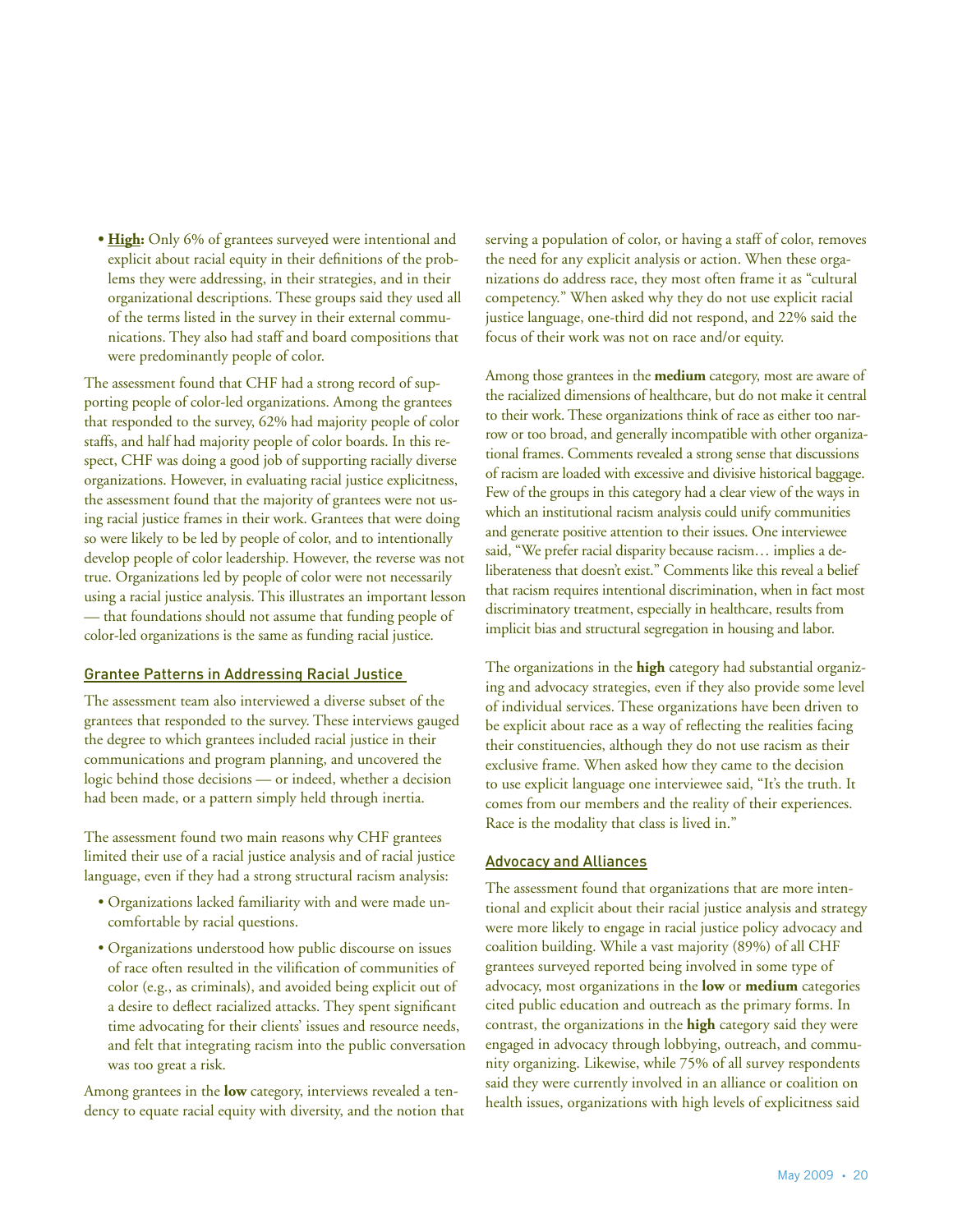they were leaders within their coalitions, intentionally building them to be racially explicit.

### Grantee Interest in Racial Justice Capacity Building

More than 60% of all grantees surveyed expressed great interest in learning more about conducting a power analysis, measuring racial indicators to spur change, assessing community readiness and what strategies may work, and creating an inclusive and equitable process to recognize race and power dynamics.

### **Recommendations for CHF**

Based on these findings, ARC and PRE made the following recommendations:

- *Align formal and informal communications*: As a first step, the foundation should affirm the degree it wants to make racial justice central to its strategy and how explicitly it wants to craft its message. This recommendation then suggests aligning written and oral communications to reflect this degree of explicitness, to ensure that CHF's commitment to health justice and racial equity gets broadcasted consistently. It also calls for racial justice training for staff and board members, and discussions of racial justice in board recruitment and orientation processes. The foundation should ensure that staff have the highest level of consistency in their use of racial justice language, anecdotes, tone, definitions, and examples. While some degree of coding is inevitable, the Foundation should clarify who it means by "vulnerable" and "underserved." In addition, the Foundation should clarify and communicate more clearly its view of the role of advocacy and direct service organizations can play in in advancing racial justice.
- *Revise the Grantmaking Process:* CHF should begin to track demographic data from grantees, revise grant guidelines to include explicit language and questions reflecting racial justice goals, determine racial equity accountability and expectations of grantees, and support grantees with technical assistance on racial justice policies and practices. It should also learn more about technical assistance providers' racial equity analysis, staff and board demographics, and their work in communities of color, to gauge whether a provider would advance or hinder the foundation's racial justice goals. The Foundation should also ask grantees to share their level of satisfaction with providers regarding cultural competency and their racial justice analysis.
- *Increase the Foundation's leadership in the region by sharing its values, practices and racial equity commitment and by shaping the field of healthcare grantmaking:* While

CHF has already played a significant role in lifting up issues of the impact of structural racism on racial health inequities in communities of color among colleagues in philanthropy, it should strengthen this role even further by reviewing its participation in donor collaboratives and local alliances with the specific goal of advocating for racial justice, and by sharing its lessons learned in establishing a stronger racial justice framework with other foundations. This recommendation also suggests that CHF help start a Black-led health justice organization in the Washington, DC area. During the assessment, several multiracial grantees said that having such an organization that could partner with them in health justice coalitions would create tremendous new organizing opportunities. The foundation could identify a Black-led organization with the potential to become a leader in the health field, and commit resources in the form of ongoing funding and technical assistance, to help the organization develop its advocacy and organizing capacity.

### **Initial Impacts and Next Steps**

CHF had already begun to do racial justice work in several important areas by the time the ARC-PRE assessment took place. "The assessment was part of a convergence of intelligence and new information that we received," said CHF President and CEO Margaret O'Bryon. "It was another tool for us." Since the Board presentation about the assessment findings and recommendations in March 2008, the foundation has made significant progress, particularly in the area of grantmaking.

Program Officer Jacquelyn A. Brown noted that the findings on CHF's grantees, as well as on the Foundation's own communications, were especially useful in determining next steps, following on the heels of several powerful community-wide conversations about the relationship between race and health. "The ARC-PRE report really came right on time. It was instrumental in helping us to see where our grantees were, where we were, and how we could move ahead in being more explicit about the impacts of racism on health."

Perhaps because of the way the Speak Out questions were framed – for example, asking participants to respond to real-life scenarios illustrating the experiences of people seeking health services in the Washington, DC area – they were a window into how low-wage jobs, poor access to transportation, inadequate schools, and other challenges were interrelated. They provided current and concrete examples of how structural racism worked. However, moving from understanding to institutionalizing structural racism as an organizational frame were two different things. "We were at a place where we had had enough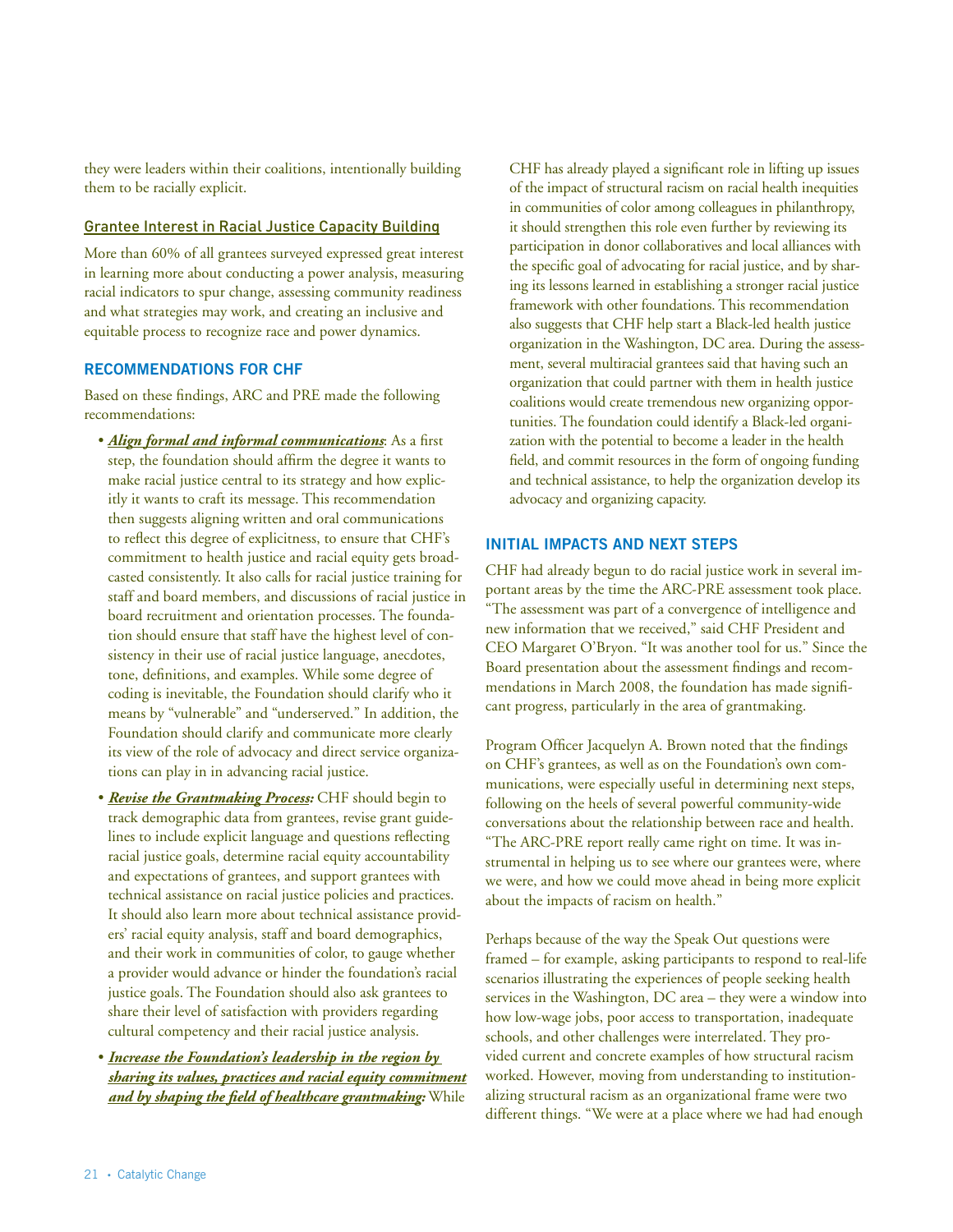conversation around this," said Senior Program Officer Julie Farkas. "We have a really bottom-up approach anyway, but that doesn't always mean that it's racial equity grantmaking."

In time for its Spring 2009 cycle, CHF developed a new Request for Proposals titled *Advocacy for Health Care Access & Health Justice*, marking a shift from implied individual behavioral change to a clear priority placed on health justice organizing and advocacy for structural changes. CHF had been funding advocacy prior to the assessment. However, its separate advocacy grants tended to support predominantly white organizations, whereas its grants to people of color-led organizations tended to support direct service. The new RFP reflects a more cohesive approach of supporting advocacy for racial equity. The RFP states:

*The focus is on creating local, state and regional policy change and systems reform that will benefit low-income communities of color in the Metropolitan Washington, DC region… The Foundation believes that in order to improve health and eliminate racial, ethnic and socioeconomic inequities, we must address the social and economic conditions that shape the health of a community. Low-income communities of color in our region need access to good schools, jobs that pay a living wage, reliable public transportation, affordable housing, grocery stores selling fresh fruits and vegetables, and safe places to walk and exercise. These are the conditions that promote and sustain the health and wellness of individuals and their communities.* 

The new RFP also requires applicants to provide information on the demographics of their organizations at the staff and board levels.

In creating the RFP, the foundation had to grapple with language, to try to make their racial justice funding goals as clear as possible. Staff underwent an exercise to define health justice in simple, easy-to-understand terms. CHF has also held board and staff sessions specifically focused on establishing common racial justice language and definitions, making use of consultants and watching documentary films like "Race: The Power of Illusion" and "Unnatural Causes: Is Inequality Making Us Sick?"

O'Bryon noted that establishing explicit and easily understandable language was critically important. "What's the difference between equity and justice and equality?" she asked. "The language is really important, and it has to be clear. What does the language mean, and what does it mean for how you work? There is no room for jargon."

Like so many foundations, CHF has been negatively impacted by the economic crisis. Staff acknowledged that the effects

would undoubtedly hurt communities of color that were already underfunded, and saw this as a strong argument for foundations to approach grantmaking reductions using a racial justice frame – "to think as strategically as possible about what you're doing," as Farkas put it. "Now more than ever, community organizing and advocacy are needed, because we know who's going to get the short end of the stick – poor people and people of color," she said. "It lifts up the issue all the more of needing to address structural changes."

Knowing that it would have less to give in 2009, CHF could have simply limited the overall amount of funds available for a regional approach to the new RFP's health justice component – or it could have eliminated that component altogether. Instead, it has maintained its health justice strategy, incorporated it into a broader advocacy RFP, and added the structural access to care component.

"In addition to our health justice RFP, we're sponsoring a youth health justice retreat in June for youth of color-led and –focused organizations operating in Wards 7 and 8, which have the highest health and social inequities," said Brown. "We're also providing direct technical assistance on social determinants of health equity to the organizations' project directors. One of the key goals is to educate and activate youth of color in addressing the impact of structural racism on the health of their communities."

The foundation also created a Futures Task Force at the board level to revise the foundation's strategic plan, mission, vision, core values, and theory of change to reflect an explicit commitment to health justice and racial equity. It has also continued to play a strong leadership role in raising issues of racial justice among its peers in the foundation world.

"If you want to lead, this is a great issue to lead on," said O'Bryon, "because it crosses so many boundaries. It enables people to be bold… Structural racism is one of the social determinants of health. We are using this upstream approach to see if we can move the needle in terms of people's health. That's what it's about." $\blacksquare$ 

# *Download Related Documents*

- *The Consumer Health Foundation's 2009 Request for Proposals Advocacy for Health Care Access and Health Justice.* [consumerhealthfdn.org/2009-Request-for-Proposals.184.0.html](www.consumerhealthfdn.org/2009-Request-for-Proposals.184.0.html)
- *2007 Annual Report, Illuminations: 10 Years of Perspective* [consumerhealthfdn.org/fileadmin/img/2007\\_CHF\\_AR.pdf](www.consumerhealthfdn.org/fileadmin/img/2007_CHF_AR.pdf)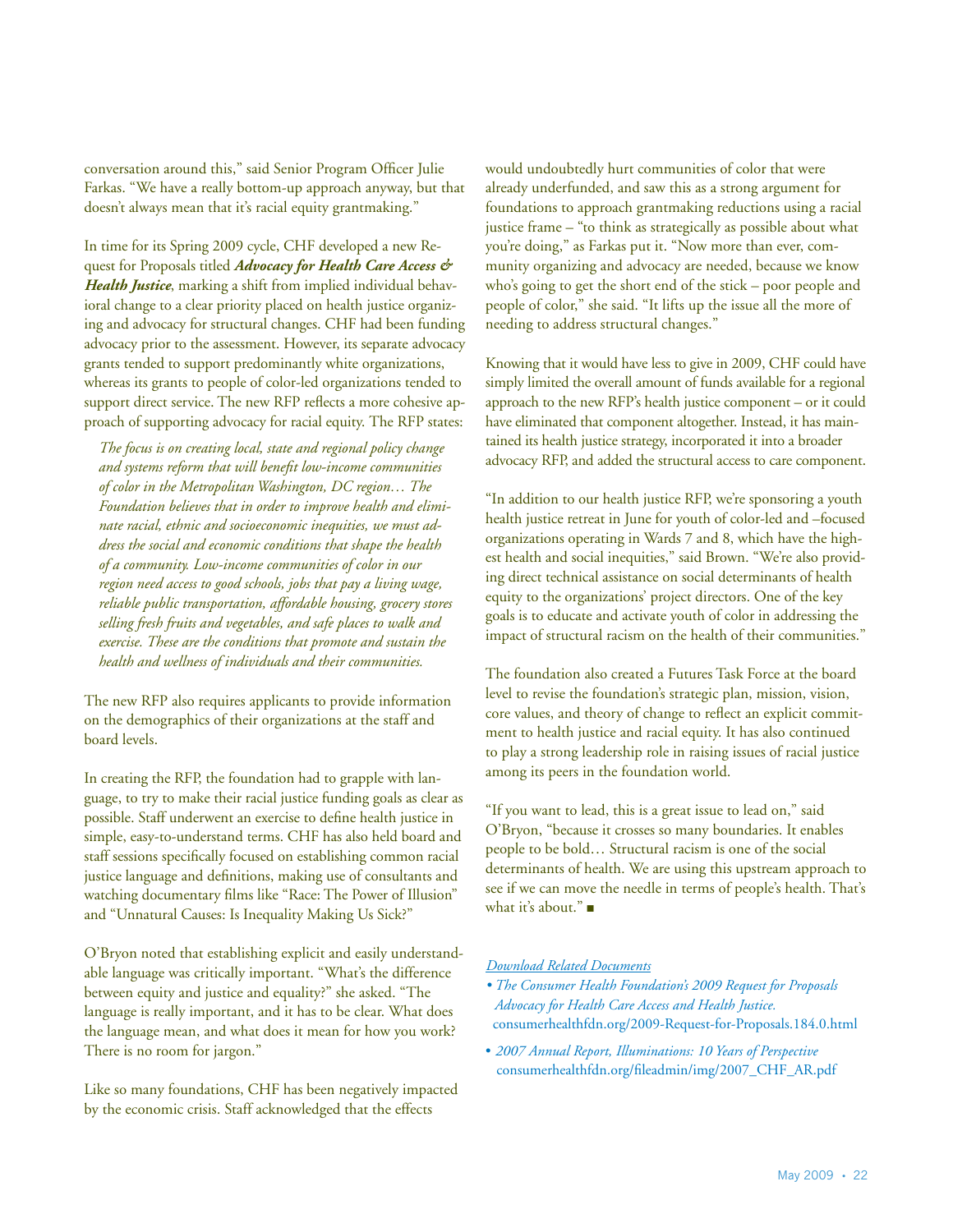# **append i x 2**

# The Barr Foundation: Detailed Findings and Recommendations

# **BARR FOUNDATION** Using KNOWLEDGE, NETWORKS and FUNDING

to Build a Better Boston for Al

# **Organizational Profile**

The Barr Foundation is a private family foundation whose mission is to enhance the quality of life for all residents of Boston, Massachusetts. The foundation anonymously grants approximately \$45 million per year to nonprofit organizations in the Greater Boston region. It uses a systems, knowledge, and network-based approach to its work, and to date has focused on three critical challenges:

- **1. Providing Quality Education:** Emphasizes the Boston Public School system, alternative educational approaches, early education, and out-of-school programs.
- **2. Making a More Livable City:** Concentrates on increasing the quality and quantity of open space and water resources, developing environmental citizenship, supporting environmental justice, and facilitating regional development planning and urban design.
- **3. Enhancing Cultural Vitality:** Focuses on cultural projects that enhance the foundation's educational or environmental goals, support major and mid-sized institutions, promote diversity, or foster civic engagement and community cohesion.

In addition to these three programs, the Barr Foundation devotes a small portion of its giving—through the Annual Community Support (ACS) program—to a broad array of organizations that make a positive contribution to the quality of life in Boston. The foundation also has a fellowship program to honor the contributions of distinguished and diverse leaders in Boston's nonprofit sector.

Prior to engaging in the ARC-PRE assessment, the foundation was known for its leadership role in advocating for cultural competency and inclusiveness in the Boston Area. However, staff members sought to deepen the foundation's understanding of race and to identify ways to integrate racial justice more fully throughout the foundation's work.

# **Assessment Methodology**

The ARC-PRE assessment team spent nine months reviewing

internal foundation materials and conducting four levels of analysis:

- Reading 35% of staff write-ups of grants recommended to the trustees in 2005-2007;
- Reviewing 22% of grantee folders;
- Inviting 14% of current grantees to participate in a focus group or interview, and also to complete a survey; and
- Reviewing the foundation's internal materials (theories of change memos for each portfolio, cultural and racial inclusiveness report, intermediary survey, information about the Barr Fellows program, etc.).

The assessment team selected a diverse group of grantees representing each portfolio, different levels of explicitness in racial justice approaches, and various organizational sizes, as well as a small sample of grantees where the majorities of staff were people of color. We also interviewed select intermediaries.

# **Findings on the Foundation**

Leading up to the ARC-PRE assessment, Barr was seen as a leader on diversity and inclusion issues in Boston. It had conducted trainings on diversity with its staff and grantees, and had increasingly emphasized the importance of racial diversity in staff conversations with grantees. It had diversified the ACS portfolio to include more immigrant/refugee organizations, most of which are of color; and was supporting a diverse group of leaders through the Barr Fellows program. However, the foundation had yet to develop a contemporary theory of how race works in Boston; how race issues play out in the city's power dynamics, distribution of resources, policies and institutional practices; and how a clear understanding of these dynamics might change the structural solutions that groups pursue.

Without a clearly defined vision of a racially equitable Boston, the foundation risked creating messages that were counterproductive, especially in asserting that traditional, predominantly white organizations should reach out to communities of color. In Barr's publications, on its website, and through other forms of communication, the foundation made two arguments for diversifying organizations. The first was a moral one, that including people of color is simply the right thing to do. Without an understanding of the historical roots of racism, and an analysis of race and power, this argument can become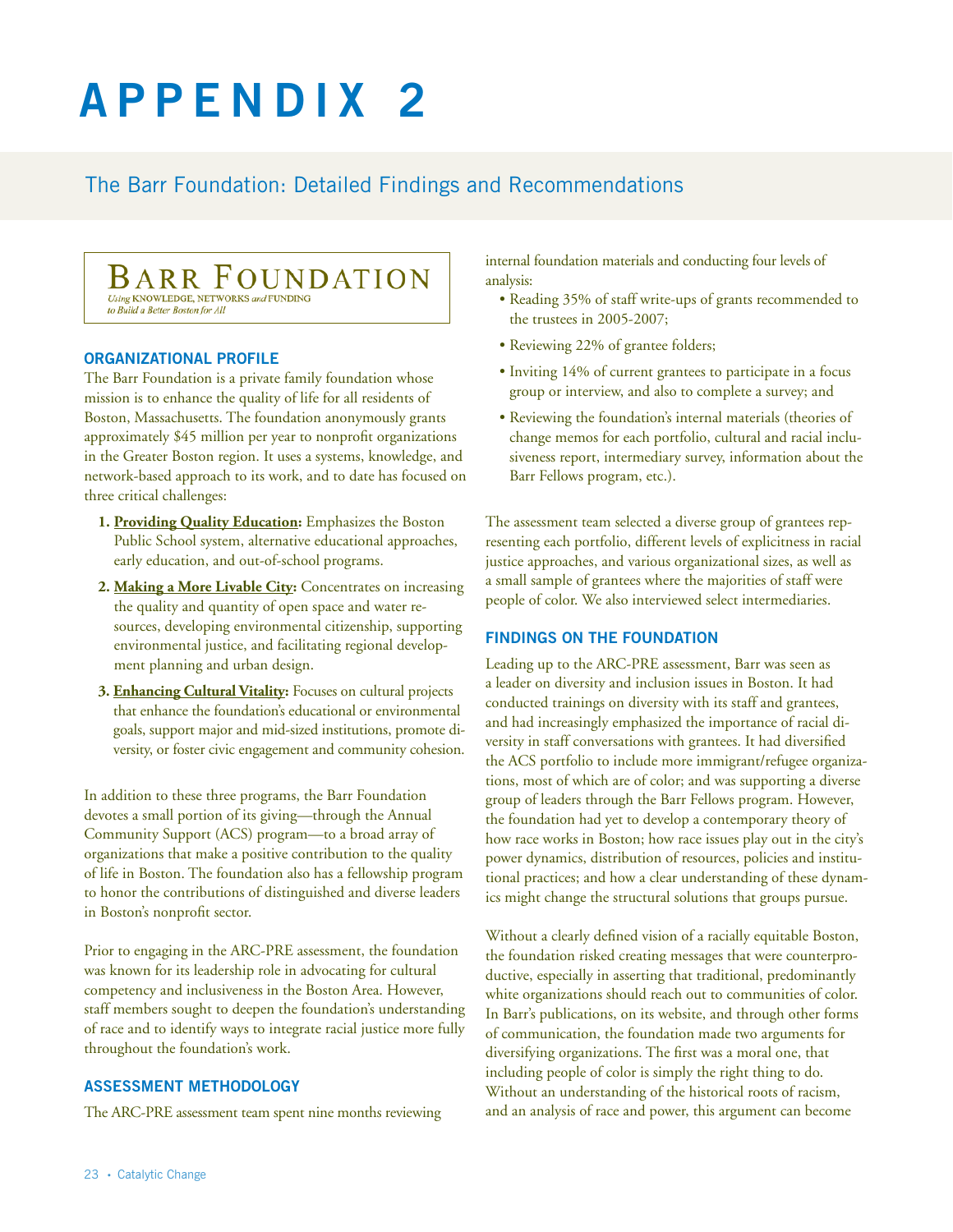paternalistic, presenting inclusion as a simple matter of the haves sharing with the have-nots. The implication is that the organization will change the lives of people of color, but they will have no reciprocal effect on the organization.

The second argument for diversity focused on organizational self-interest. In its external communications, the foundation asserted the need for groups to become diverse in order to perpetuate themselves, because demographics were rapidly changing. While there is nothing wrong with these notions on the surface, they fall short of describing and arguing for a new set of social, political and economic arrangements in which communities of color have the power to actually change institutions.

Focusing the foundation's messages on diversity and cultural competence encouraged implicit rather than explicit approaches to racial justice. The assessment team found that both internal and external communications needed a clearer structural analysis. Foundation staff identified the need for more cohesion and clarity about what is meant by codes such as "cultural competence,"and whether and how they can make a structural argument for diversity to grantees. The foundation's communications about its racial equity interests were largely implicit, which created too much room for confusion and for the reinforcement of existing power dynamics and structures. While in a few instances, Barr program officers were beginning to send out the message that having staff of color was a requirement for receiving a grant, even they were unclear about how boldly they could assert that bottom line.

Beyond the foundation's grantmaking portfolios, the Barr Fellows is an innovative program that has provided significant opportunities to leaders of color in the city. In funding the fellowship, Barr was acting on its own network theory – that a tightly knit, diverse group of contemporary leaders would become an influential planning and political force in the city's future. However, like the other elements of Barr's work, the fellowship does not address racial inequity or justice goals explicitly. Likewise, its Annual Community Support portfolio, which responds to needs and interests beyond the foundation's stated funding strategies, does not include any explicit focus on racial justice, although staff members have worked to prioritize more refugee and immigrant serving organizations, as well as organizations led by people of color.

# **Findings on Grantees**

#### Explicit Racial Justice Language and Diversity

The assessment placed grantees into categories based on how explicitly they incorporated a racial equity analysis and language in their work:

**• Low:** 39% of grantees assessed (through surveys, focus groups, or interviews) fell into this category. Race and ethnicity is not on these organizations' radar screens based on how they frame their grant projects and describe their organizations' work. If language regarding race and ethnicity is used, it is either in the broadest frame or through coded language: *under-represented*, *at-risk* etc. Most of these organizations have limited discussions about race or diversity. Typically they do not use any of the terms — *racial disparities, racial equity, discrimination* or *racism* — in their external communications. A minority of the organizations use the terms *racial disparities* (25%) and *racial equity* (33%). When asked why they do not use explicit racial language, 60% said the focus of their work is broader than race and 20% said the focus of their work is not on race and/or equity.

- **Medium:** 45% of grantees assessed were placed in this category. These organizations mention race and ethnicity in their grant descriptions, typically in terms of the clients/ constituents with whom they work on the project. Most organizations focus on representational diversity and in some cases discuss the importance of cultural competency. Some mentioned equity work while even fewer defined the work with a racial disparity lens. The terms they use most are *racial equity* (60%) and then *racial disparities* (40%). Only 27% of these organizations use the terms *racism* and *discrimination*. When asked why an organization is not using the terms, 47% indicated "the focus of our work is broader than race," and 30% did not respond. Comments included: "[race is the] underlying subtext of our work but we focus our messages on broader, more concrete issues," and "our work requires pulling people together."
- **High:** 16% of grantees who participated in the assessment fell into this category. These organizations are explicit about equity in their definition of the problem, the strategies used for the grant project, and their organizational descriptions. All of these grantees regularly have informal discussions and had some formal training about racial equity and/or diversity issues. Most of these organizations' trainings use an anti-racism approach and/or an equity analysis. The two terms that these grantees use the most are *racism* and *discrimination* (both 80%) and *racial disparities* (60%). They all checked "other" in explaining their reasons for choosing their terminology: some organizations said they used *ethnicity* rather than *race*, one group talks about *justice* vs. *equity*, and another explained, "We let our work speak for us rather than words."

# Grantee Patterns in Addressing Racial Justice

- Barr grantees focus more on creating the conditions for diversity and inclusion internally rather than achieving racial equity in the larger society. There is a widespread assumption that having a staff, constituency, or clientele of color will automatically bring in a racial analysis.
- Among those grantees with an *implicit* approach, the most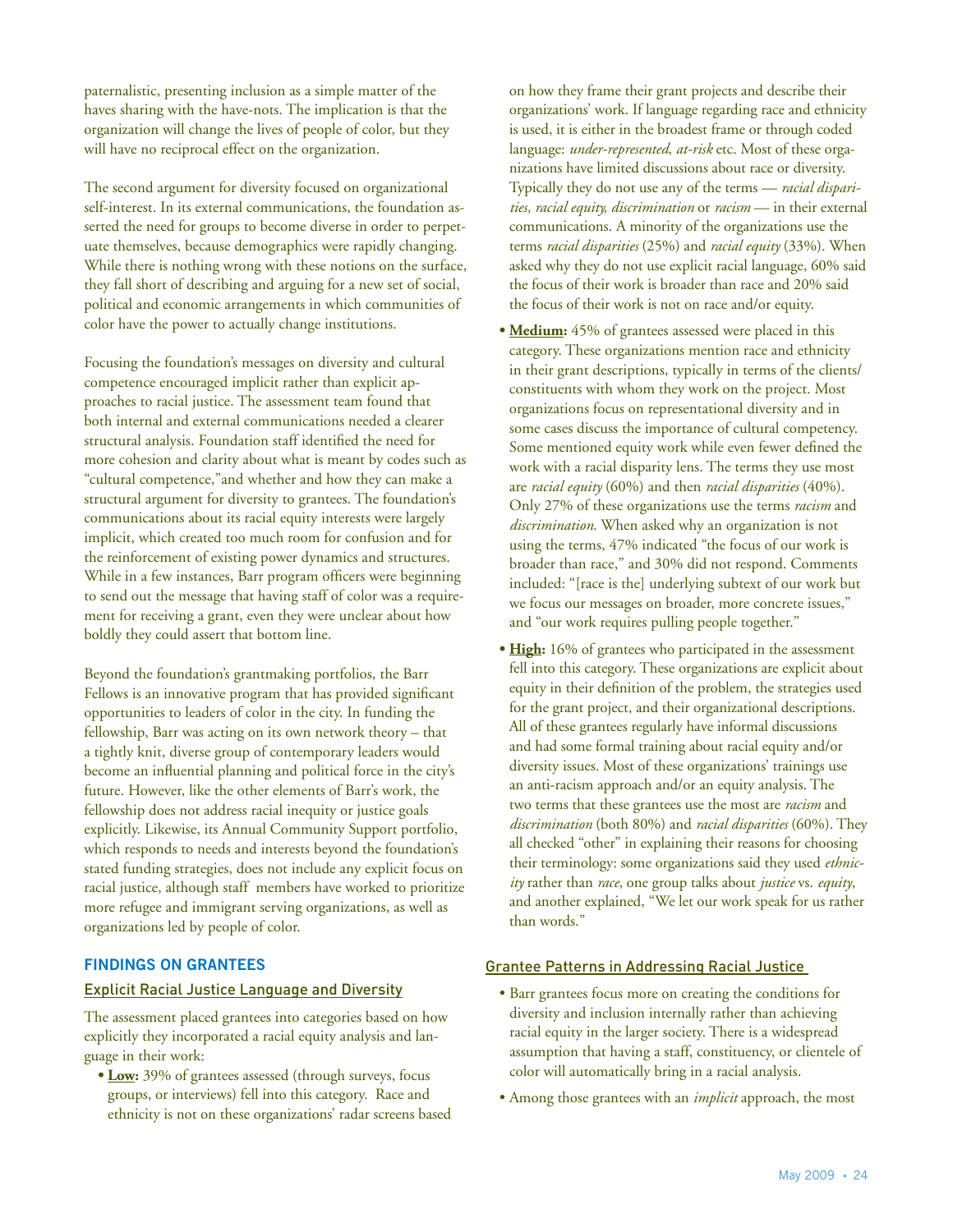common response to why they did not use explicit language was that their scope of work was either broader or narrower than race. Many Barr Foundation grantees felt that an explicit racial analysis would be divisive. Some did not respond to the question about why they did not use racially explicit terms. There is a strong possibility that these organizations simply do not know that organizational and societal inertia have marginalized racially explicit language, and that these grantees have accepted that status quo rather than attempting to change it. If organizations are focused on issues like poverty, the environment, or gender, and do not see their connection to race, this might point to a lack of understanding about how race, class and gender systems reinforce each other. While race is a factor in most systems, grantees clearly need help in identifying its role in those systems.

• There was significant feeling that the pool of skilled people of color is too limited to meet the diversification needs of grantees. Some groups are pushing for pipeline strategies to grow that pool.

# Grantee Interest in Racial Justice Capacity Building

Several grantees expressed interest in building their capacity to go beyond diversity. Grantees would like the foundation to play even more of a convening role, given that Barr has been a catalyst and connector for several partnerships, collaborations, and organizational relationships in the past.

# Intermediaries

In addition to grantees, the assessment team interviewed five intermediaries that Barr funds to support grantees. Several important themes emerged from the interviews. The providers themselves use a great deal of implicit race language. They themselves struggle to maintain diverse organizations. They also felt that progressive and liberal non-profits are resistant to addressing racial issues, and more complacent about their performance in this area than in the commercial sector. In general, they felt that racial equity and diversity work attracted too few resources. These intermediaries used explicit racial terms even less frequently than grantees did. Four intermediaries who were interviewed responded "no" on all terms; the remaining organization responded "yes" on all terms. All noted that the terms were only used in specific contexts. Several indicated using stand-in words such as *justice* and *social justice* along with euphemisms for communities of color such as *underserved communities*, and *communities with less access*.

# **Recommendations for the Barr Foundation**

• *Move Beyond Diversity to Racial Justice:* This shift includes reworking the foundation's theories of change to more explicitly address the role of race and racism in creating or blocking social change processes; and building

the capacity of grantees to create effective collaborations to address structural racism, beginning with trainings on how to identify the role of race in the systems in which grantees work and on how to participate in advocacy projects. The foundation should also consider making racial justice questions an explicit part of grantee convenings and the Barr Fellowship program.

- *Refine the Grantmaking Process:* This recommendation suggests that Barr create a consistent grantmaking system across all programs and staff that establishes clear expectations and accountability measures. This change includes adding questions to the grantmaking process to identify an organization's understanding of race dynamics and how they influence the systems in which the organization works. It also includes creating a method of collecting demographic data on all grantees as well as sharing the foundation's theories of change to ensure that grantees understand their role in systems change.
- *Review Grantee Convenings and Capacity Building:* The foundation supports intermediaries that help to build the capacity of its grantees in the field. This recommendation includes setting racial equity standards for both grantees and intermediaries that are aligned with Barr's own, to ensure that grantees are receiving strong and consistent support for racial justice work from the foundation and from technical-assistance and capacity-building organizations.
- *Align the foundation's internal and external communications to be more explicit:* The foundation first needs to determine how it wants to centralize a racial justice strategy, and how explicitly to craft its message. The alignment of messages involves creating consistency between internal and external communications, creating a set of racial equity principles to guide the work, and taking time to evaluate racial justice language and framing throughout the foundation's communications.

# **Initial Impacts and Next Steps**

Since the board presentation on the ARC-PRE assessment findings in May 2008, the Barr Foundation has been moving forward on various recommendations. Barr Executive Director Patricia Brandes described how using explicit language has opened the foundation to new knowledge and strategies at every level. "It has given us a certain boldness in terms of both policies and practices, and it has given us a learning agenda to pursue," she said. "As we look at issue areas, we now very much take a racial justice lens to them."

Following the assessment, the foundation completed major revisions to their grantmaking process in time for the first set of 2009 proposals. All grantees are now being asked to submit organizational diversity forms. Sensitive to the time and effort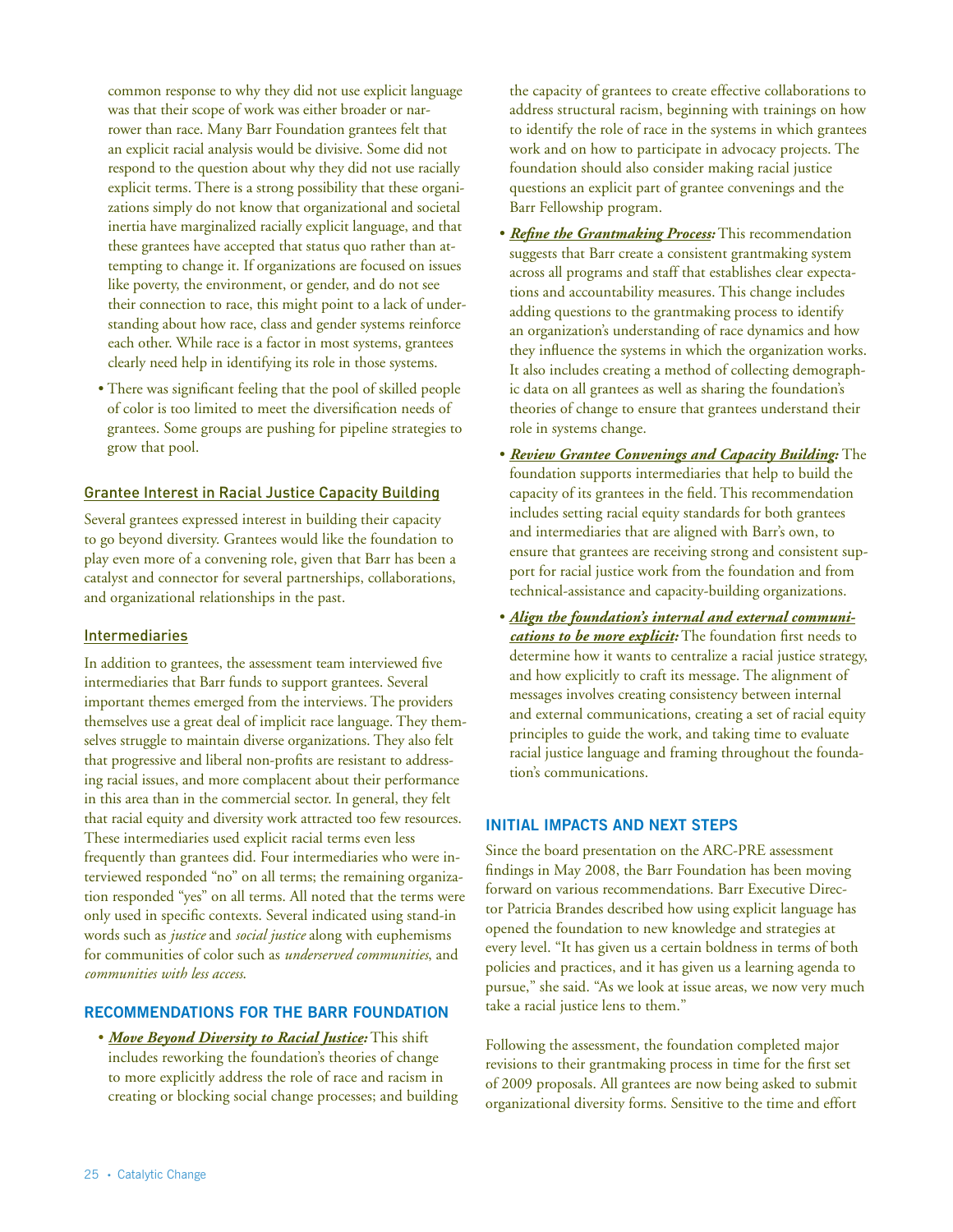that nonprofits dedicate to grant applications, the foundation asked grantseekers to use an already existing form that was part of a general application from Associated Grant Makers, a regional association of foundations. Staff has also revised grant proposal questions to invite grantees to be explicit about whether and how racial justice analysis affects their work. The template that program officers use to write up grant descriptions for trustee review also now includes space for information and reflections on the racial justice implications of proposals.

Following is a new question that the foundation asks of its grantees:

*The Barr Foundation's mission is, "to build a better Boston for all." For Barr, this includes confronting inequities, especially those related to race. We asked you to submit an Agency Diversity Data form because Barr is committed to diversity and inclusion. Yet, we recognize that greater diversity and inclusion is only a first step. To truly "build a better Boston for all"—a Boston in which distribution of resources, opportunities, and burdens is not determined or predictable by race—we also need to influence and change the institutions and structures that perpetuate racial inequity. We hope to learn from those, like you, in the field. How does your thinking about racial equity inform how you develop and implement programs?* 

On the recommendation to move from diversity to justice, Barr is now exploring major revisions to its environmental portfolio, rethinking the opportunities to support environmental work using a racial equity lens. "This is an example of how the assessment really brought racial justice to the forefront," said Program Officer Mariella Tan Puerto. "We could have just said 'climate change is the big issue we need to work on, so let's focus our strategies on whatever interventions have the biggest impact on reducing greenhouse gasses.' Instead, we decided that racial justice had to be an integral part of the analysis. This helps us focus our resources on interventions that address climate change, while also meeting needs and creating opportunities for communities of color."

The changes to Barr's grantmaking process are accompanied by changes in how staff communicate the foundation's racial justice priorities to grantees. Program Officer Klare Shaw described a conversation with one grantee from an organization that was not very integrated. "In these situations," says Shaw, "I let grantees know that while we don't have hard and fast rules about how integrated organizations need to be, we do expect them to grapple with these questions, and to demonstrate progress over time."

There are also some instances where grantees are interested in changing. "In one case, the organization was thinking about how to come back to us with a stronger racial justice analysis," Puerto said. "Clearly, they are thinking about it, and they're

reaching out to different networks to help them craft a more intentional approach to racial justice."

The foundation is also in the process of reworking its theories of change to use more explicit racial justice language, and will then further shift its capacity building and technical assistance work with grantees to focus explicitly on racial justice.

Recently, Barr convened a daylong gathering of 36 nonprofit leaders from the Boston area, working with a consultant who uses an explicit structural racism analysis. The group took the whole morning to learn about structural racism, and then spent the afternoon using a structural racism lens to analyze the economic stimulus package.

There is also a plan for ongoing internal training to develop specific racial justice skills (e.g., how to do a racial justice analysis of an organizational budget) and ongoing work to create a process for evaluating and making use of the new incoming data and information about racial justice from grantees. The foundation is also partnering with another local funder that has taken on racial justice, to share lessons learned, best practices, etc.

Indeed, Barr's new racial justice framework is transforming how it engages with its peers in the foundation world. In addition to partnering with a fellow local foundation, Barr staff are speaking explicitly about racial justice within various philanthropic circles. At a conference of funders invested in smart growth, for example, Puerto was invited to talk about Barr's work on green jobs. "I wanted to talk about our racial justice lens without turning people off with jargon," she said. "So, as I spoke about the issue, I shared data on the ways people of color are disproportionately cut off from opportunities and suggested that foundations and society at large should consider allocating resources to address the conditions that create those imbalances."

Brandes also described changes to how the Foundation talks about its identity. She offered the example of revising the PowerPoint presentation about the Barr Foundation. "We used to have a whole piece in our presentation on being inclusive of diverse voices, and we just had a meeting to talk about how we change that to be more about racial justice." $\blacksquare$ 

# *Download Related Documents*

- *Barr Foundation Racial Justice Analysis Executive Summary* [barrfoundation.org/usr\\_doc/Barr\\_Foundation\\_Racial\\_Justice\\_](http://www.barrfoundation.org/usr_doc/Barr_Foundation_Racial_Justice_Analysis_%E2%80%93_Executive_Summary.pdf) [Analysis\\_–\\_Executive\\_Summary.pdf](http://www.barrfoundation.org/usr_doc/Barr_Foundation_Racial_Justice_Analysis_%E2%80%93_Executive_Summary.pdf)
- *Barr Foundation Racial Justice Analysis Presentation* [barrfoundation.org/usr\\_doc/Barr\\_Foundation\\_Racial\\_Justice\\_](http://www.barrfoundation.org/usr_doc/Barr_Foundation_Racial_Justice_Analysis_%E2%80%93_Presentation.pdf)  [Analysis\\_–\\_Presentation.pd](http://www.barrfoundation.org/usr_doc/Barr_Foundation_Racial_Justice_Analysis_%E2%80%93_Presentation.pdf)f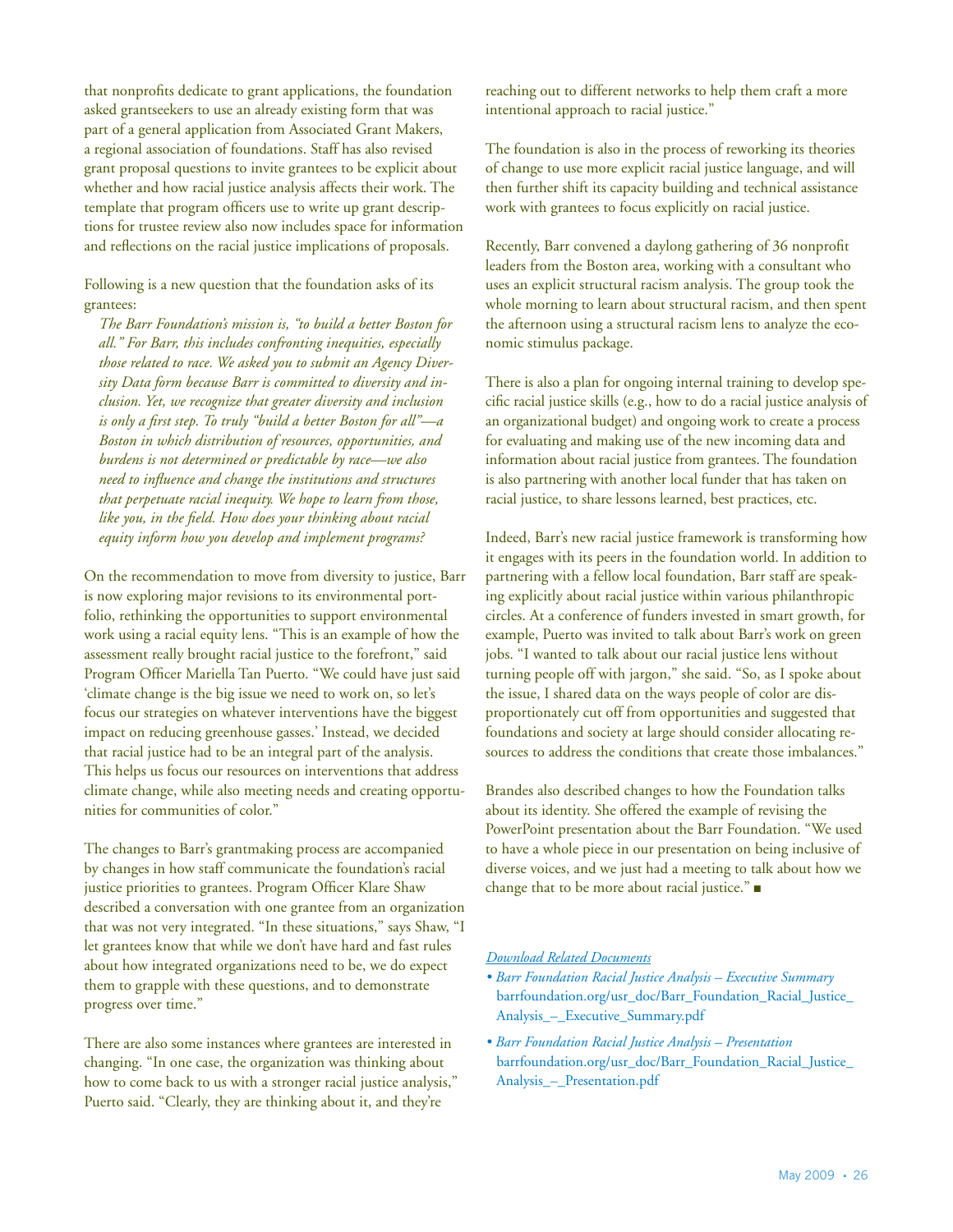# **append i x 3**

# Assessing Our Grantmaking for Its Racial Justice Potential

In 2004, the Applied Research Center produced a report entitled *Short Changed: Foundation Giving and Communities of Color*, which discusses ways that foundations concerned with social justice support communities of color, civil rights, and social action organizations. In recent years, foundation support for racial justice work appears to have declined. There is a lack of consensus among funders about what racial justice work is, and funders vary in their commitment to be more explicit and strategic in their support for racial justice.

This tool is designed to guide program officers and foundation executives in conducting such an assessment, regardless of the approach they take. The first common approach is to outline an issue area that strongly implies the need for racial analysis, such as poverty or environmental justice. Another approach is to dedicate funding to support a specific community, for example, to help an emerging Vietnamese refugee community meet its needs. A third, and most ambitious approach for these purposes, is to establish a funding program explicitly devoted to racial justice organizations. This tool should work for foundation executives funding in any of these approaches.

Please keep in mind that the tool is based on the highest standards for doing racial justice work. Even organizations and foundations that meet few of the criteria expressed in these two exercises can make incremental progress toward addressing the effects of institutional racism. The important thing is to use the tool to have the discussions and take the steps that move you closer to supporting racial justice effectively.

**Racial Justice is the proactive reinforcement of policies, practices, attitudes and actions that produce equitable power, access, opportunities, treatment, impacts and outcomes for all. Embracing this definition of racial justice also has a few key** *underlying assumptions***:**

- 1. Racial justice is not the same as racial diversity, which only requires the presence of people in an organization. Racial diversity is a component of racial justice;
- 2. Racial justice requires an analysis and strategy for addressing racism in institutions;
- 3. The presence of people of color does not necessarily mean that you have a racial justice organization or program, even

though they may be providing needed services to a community of color; and

4. Racial Justice work specifically targets institutional and structural racism through a continuum of approaches that may include research, education, organizing, advocacy, and movement building.

"Defining justice work around issues of race is important, and advancing this language is crucial to developing more commitment to racial justice" –*Short-Changed: Foundation Giving and Communities of Color* (Applied Research Center)

# **Part One: Assessing a Portfolio**

If your foundation has a racial justice category, skip to *Reflection Questions*.

If your foundation has no racial justice category, start here –

**1. Seeking evidence of commitment to racial justice** Central to establishing a commitment to racial justice is a mandate for the work in a foundation's guiding language. Examine the documents, speeches and discussions that ground your foundation's work. What are the pieces of language that implicitly or explicitly acknowledge race as a key societal factor?

#### **2. Coding and counting your grants**

Most foundations code grantees by demographics, geography, and issue area, but there is very little consistency in this coding. Nevertheless, it is useful for straightforward equity reasons to gather grant data by the codes that you already use, then to consider coding grants based on the racial justice criteria in the next section of the assessment.

- a. Determine how you're doing on simple demographics. How many grants are you making to organizations located in and serving communities of color?
- b. Next, code by the identity of the leaders and the constituency, both professional and volunteer, to determine how many grants you are making to organizations of color. What is the comparative size of the grants to people of color-led institutions vs. white-led institutions?
- c. What are the types of grants being made to people of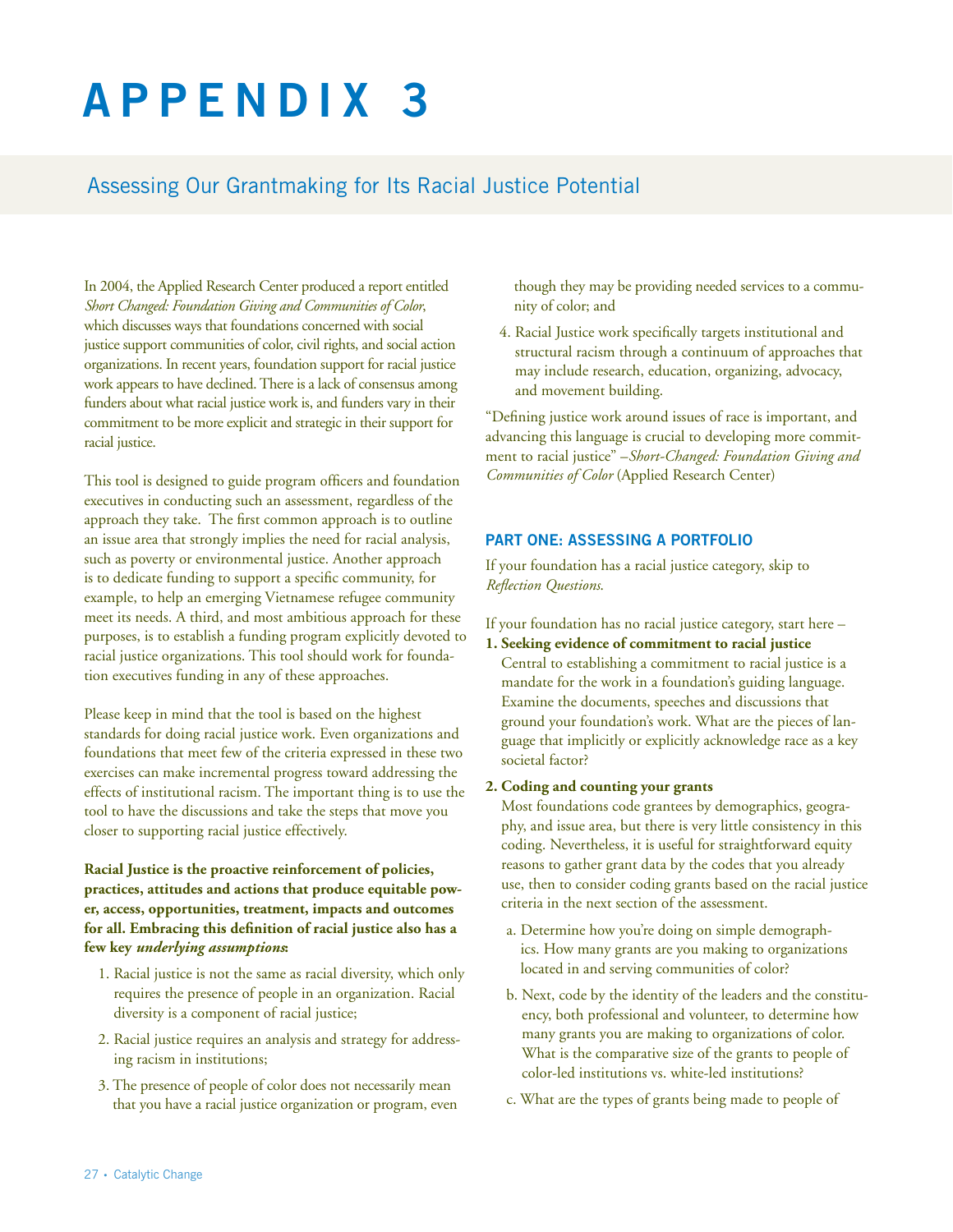# Are there patterns of funding organizations of color at smaller levels, or with project support rather than general purposes funding?

color-led institutions vs. white-led institutions – general support, project support, or capacity building support?

d. Finally, determine what percentage of your grants are being supported through the three categories – communities of color, people of color led, and size and type of grants.

### **3. Count and compare grantees in a single portfolio and across portfolios to look particularly for:**

- a. What are the patterns of funding organizations that are not of color to work in communities of color?
- b. Are there patterns of funding organizations of color at smaller levels, or with project support rather than general purposes funding?
- c. What are the patterns of funding organizations, of all colors, without a racial analysis? With racial analysis? (Is this analysis stated or unstated? Does the analysis lead to individual or institutional solutions?)
- d. What are the patterns of funding groups that do not espouse racial justice goals? With racial justice goals? Are these goals stated or unstated?

# **Part One: Assessing a Portfolio Reflection Questions**

- 1. Given this data, what is our pattern of grantmaking on racial justice? How are we doing?
- 2. How did this pattern come to exist? Which institutional decisions contributed to the pattern historically and contemporarily? What new decisions would take us closer to racial justice grantmaking?
- 3. If the pattern is due to a characteristic of the field in which our grantees work, what steps can we take to support racial justice grantseekers? Do we need to provide technical assistance for emerging organizations and communities to apply for our grants, or make it clear that we are open to racial analysis in applications?

4. If we are satisfied with our own patterns of funding, how can we bolster that? For example, do we communicate the accomplishments of our grantees effectively to colleagues internally and externally? To other grantees? To other funders? To the media?

# **Part Two: Examining a specific grant to determine its racial justice potential**

This section includes questions to ask, based on ARC's working principles for racial equity and guidelines for developing an organization that supports racial justice. Please review these principles and guidelines attached.

# BEING EXPLICIT

- **1. Addressing Race:** Does the applicant focus explicitly (not necessarily exclusively) on racial justice as a core element of their work?
	- a. Do they include a racial analysis in their statement of problem?
	- b. If yes, what is their analysis of racial dynamics?
		- *1. How does the organization address race in the work?*
		- *2. How does race affect outcomes of the work?*
		- *3. How does the work attempt to remove disparities or inequitable outcomes?*

#### 2. **Awareness and Communication:**

- a. How do they define racial discrimination?
- b. Are they aware of effects of racial discrimination?
- c. Do they speak openly about the effects of racial discrimination, inequities, or tensions internally?
- d. Are there opportunities for staff and board to engage in collective dialogue, learning or training around developing an analysis around race?
- e. If so, how is it operationalized? Is this reflected in the mission, values, principles that guide the organization's work?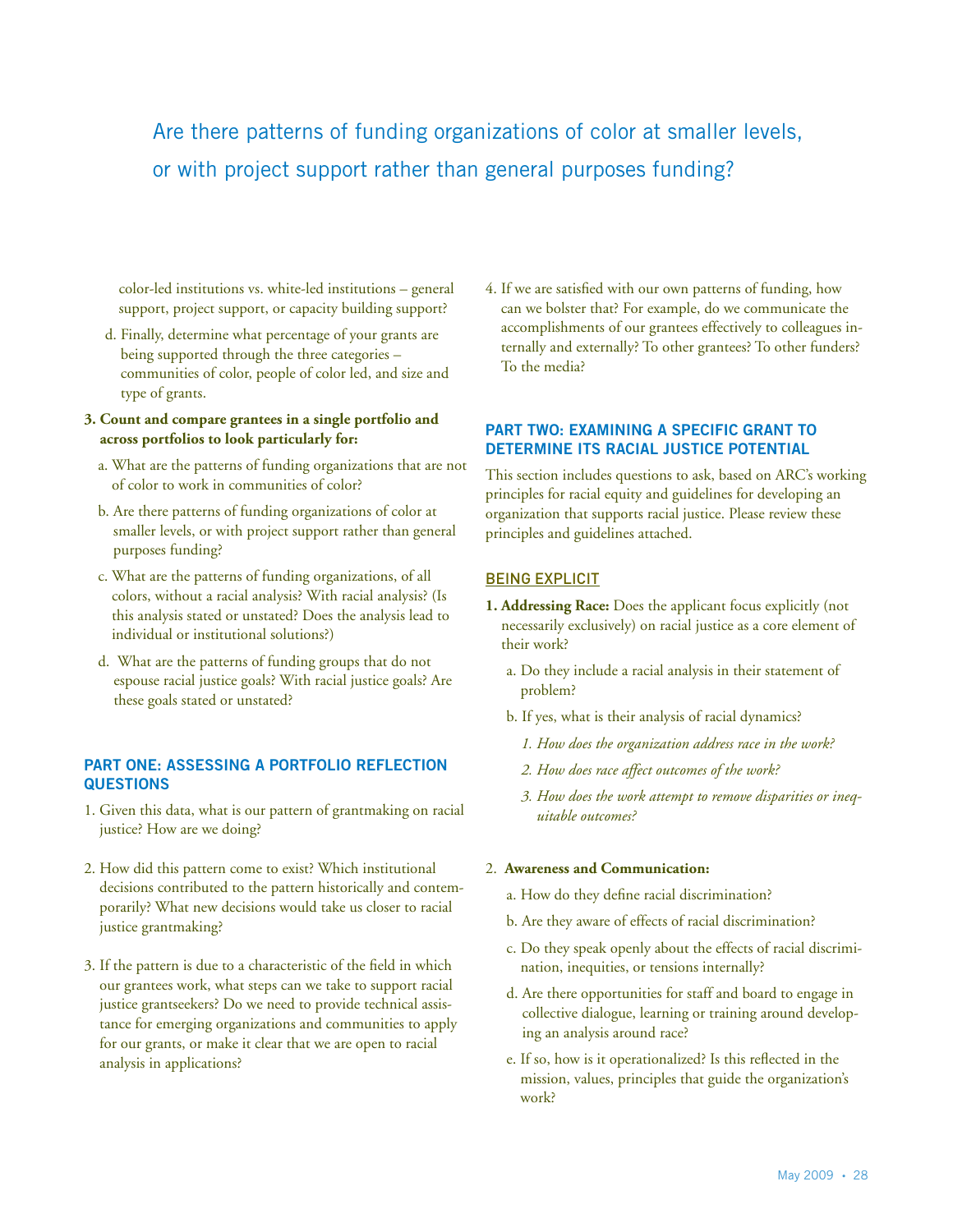### 3. **Building and Expanding Leadership:**

- a. Do they systematically develop new leaders who can articulate and act upon a racial analysis?
- b. What is their leadership development program or approach? At what levels of the organization do these leaders work?
- c. What is the system of support for emerging and current leaders?

### 4. **Challenging the Rules:**

- a. Are they aware of and willing to challenge unspoken rules against talking about race explicitly in policymaking? This could include internal policies, local governmental systems, or state and national policies and laws.
- b. Do they have an internal education plan and an external communications plan?

# 5. **Spreading the Word:**

- a. Among their stakeholders, are there mechanisms to communicate issues of racial discrimination?
- 1. If yes, list examples from newsletters, speeches, campaign flyers and other materials:
- b. How do they make the case or inform the community of a racial analysis and its importance?
- c. Do they have a strategy for deflecting external demands to prove that discrimination is intentional by focusing more on impact than intention. For example, do they have systems for collecting and disseminating relevant data?

*List the systems here:* 

# **DIRECTED ACTION AND ADVOCACY:**

**Institutions vs. Individuals:** Does the applicant take action for or against specific institutional policies and practices, both public and private? If yes, please answer the following questions:

- a. Do they recognize that institutional behavior is set in a variety of ways: legislative, regulatory and practical (unspoken rules and patterns)?
	- *1. Which items do they identify as needing improvement?*
	- *2. How easily can they identify the power dynamics within the institutions that affect their community?*
- b. Do they explicitly articulate the role of government in relation to race and private institutions?

*List examples:* 

c. Do they generate new policy or regulatory proposals, or propose new frameworks for approaching problems on a local, state, or national level?

*List the proposals:* 

d. Are the proposed solutions designed explicitly to eradicate racial disparities? How do they monitor the implementation of policies to determine whether the new policies are working?

# **STRATEGIC ALLIANCES:**

Is the group interested in building alliances based on a litmus test that emphasizes shared analysis and strategy rather than solely on the basis of shared identity?

- a. Do they have a clear analysis of how institutionalized racism interacts with other systems including class, gender and sexuality?
- b. Do they give significant attention to interacting with other constituencies and organizations to build reciprocal supportive relationships? If they do not, is this reflected in their long-term planning?
- c. Do they have both tactical allies focused on specific shortterm goals, and strategic allies based on a shared worldview and long-term goals?

*List the tactical:* 

*List the strategic:* 

- d. How do they ensure that all parties in an alliance have equal power and participation? How does each party in the alliance develop its own capacity to contribute base, money or contacts?
- e. How do they sustain their alliances structurally (campaign meetings, one-on-ones, annual retreats, shared infrastructure)?
- f. What are the joint projects grounding their alliances?  $\blacksquare$